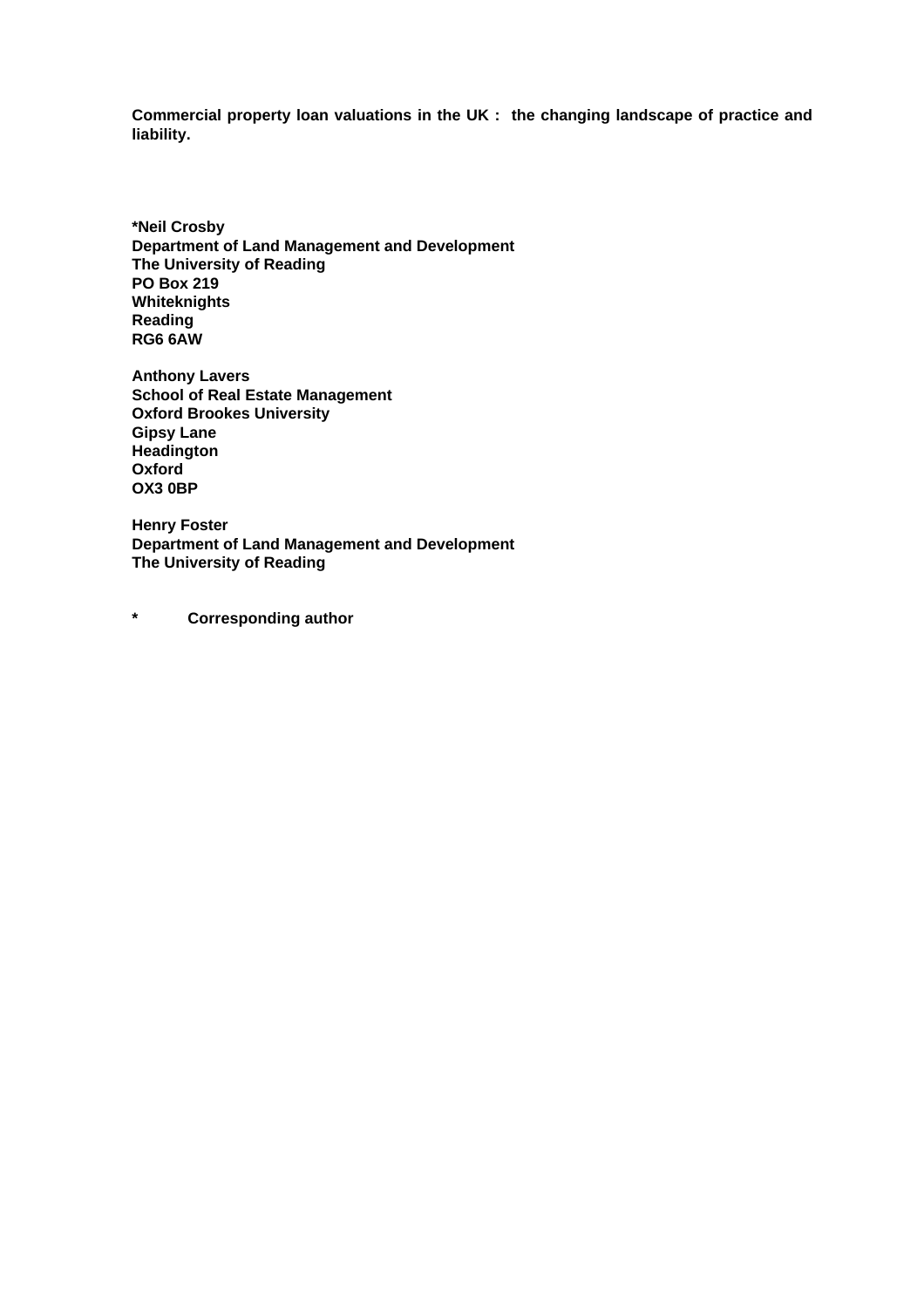# **Commercial property loan valuations in the UK : the changing landscape of practice and liability.**

#### **Abstract**

This paper is the first of two which aim to examine the major legal liability implications of changes to the commercial property loan valuation process caused by the recession in the UK property market and to make recommendations to valuers and their professional institutions to improve the quality of the process and the result.

This paper identifies the market background to commercial property lending and discusses the implications of the falls in value for lenders and valuers. These include two major strands; first, the outcome of discussions between the representative bodies of these two groups and, second, the increasing litigation caused by lenders suing valuers for professional negligence.

The discussions between representative groups have driven a debate on the valuation process leading to a number of reports and guidance notes. This paper discusses the outcomes paying particular attention to the basis of valuation for loan purposes and the provision of additional information in valuation reports.

This paper also reviews the legal framework which influences the relationship between the lenders and valuers and discusses the duty of care. The role of instructions in the valuation process, the significance of the identity of the person to be advised and the possibility of a conflict of interest arising are all considered. The paper also addresses the issue of the standards required of a commercial loan valuer, including how this is interpreted by the courts and the legal status of professional guidance notes.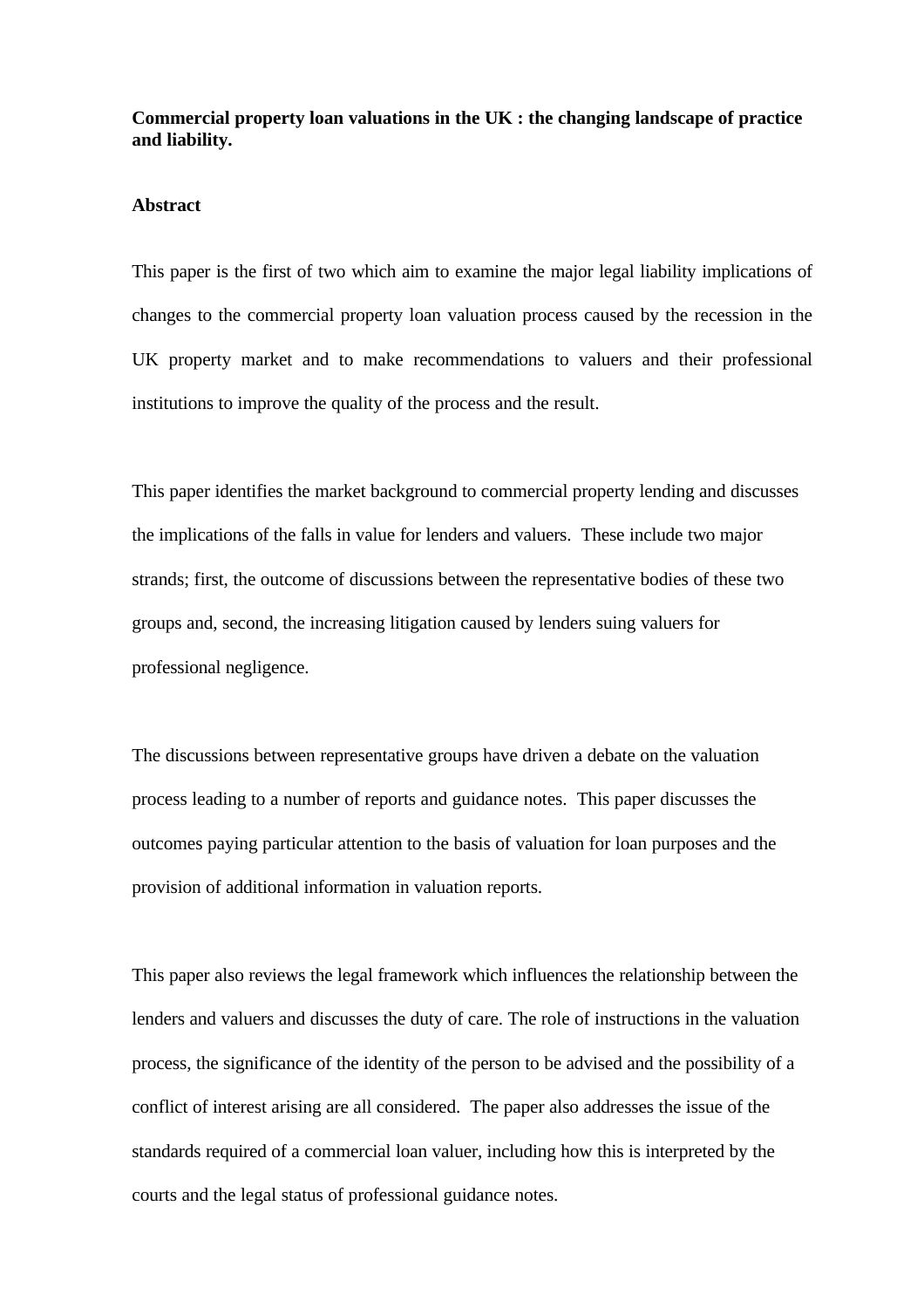The paper concludes by identifying potential areas for dispute within the loan valuation process and raising a number of research questions concerning the operation of this process which are addressed in a following paper.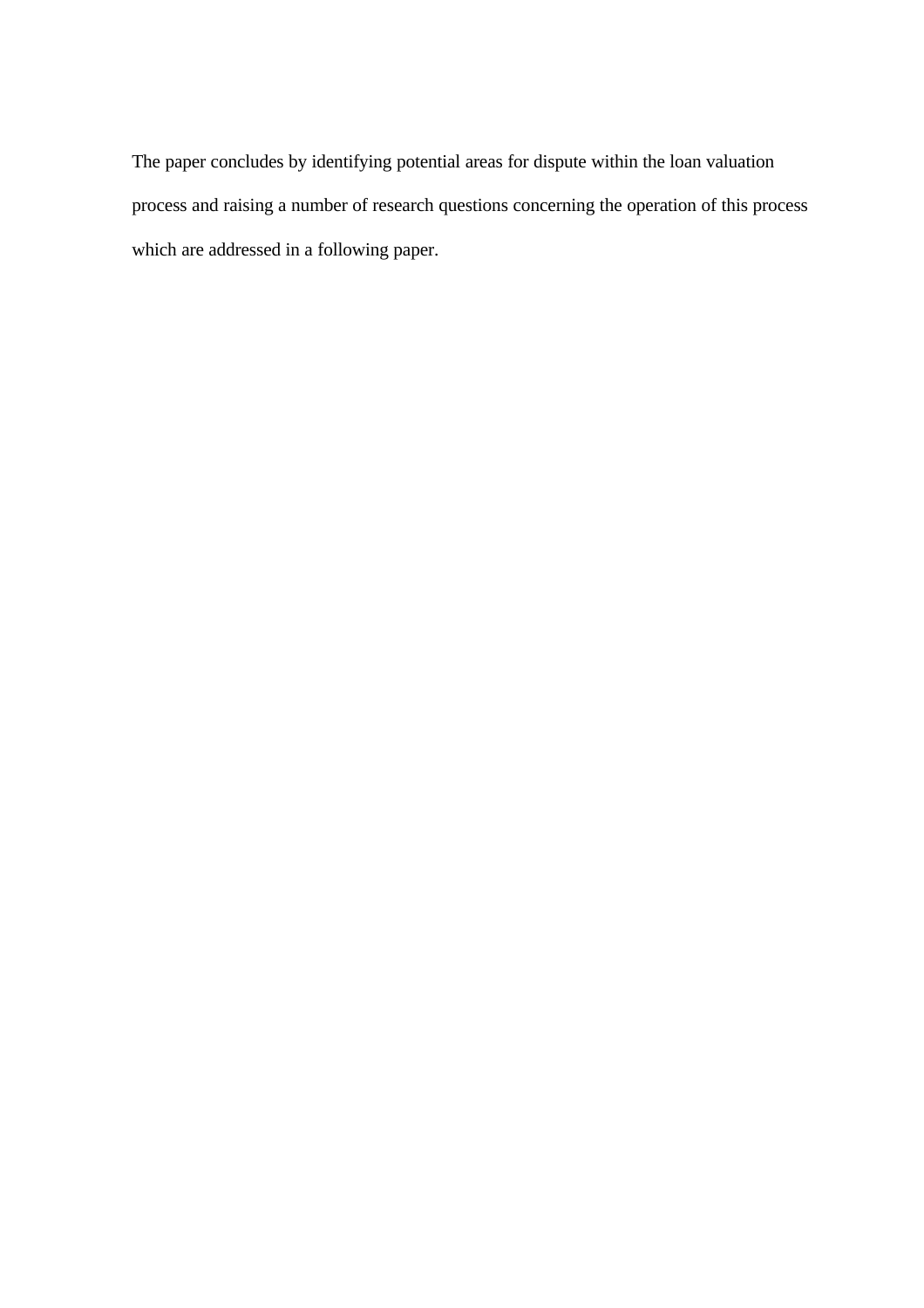**Commercial property loan valuations in the UK : the changing landscape of practice and liability.**

#### **1. Introduction.**

This paper constitutes the first of two setting out the results of a collaborative research study undertaken between Oxford Brookes University and the University of Reading in the UK. The study originated from the individual and separate work of members of the research team into, firstly, legal liability issues concerning the professions and secondly, the commercial property valuation process in the fallen UK property markets of the 1990s.

There have been a number of repercussions from the fall in property values since 1990. Firstly, valuers were concerned at the ability of simplistic valuation methodologies to cope with changed circumstances. This led to increasing dialogue between academics and leading practitioners and the development of a literature on the subject of over-rented properties and lease incentives. Secondly, there was increased litigation against valuers (anecdotal comment suggested that in 1993 over 70% of all claims in the construction industry related to valuations and the level of outstanding claims was double the level of premiums) and the concern about valuations was fuelled by high profile valuation 'discrepancies' such as the Queens Moat Hotel case. This all led to the view amongst some valuers and clients that the valuation process in general and loan valuations in particular were in need of a major overhaul.

This research has been undertaken within this context and began by identifying the background to the fall in commercial property values and the response of client lenders and valuers to these falls. It also investigated the development of legal liability issues with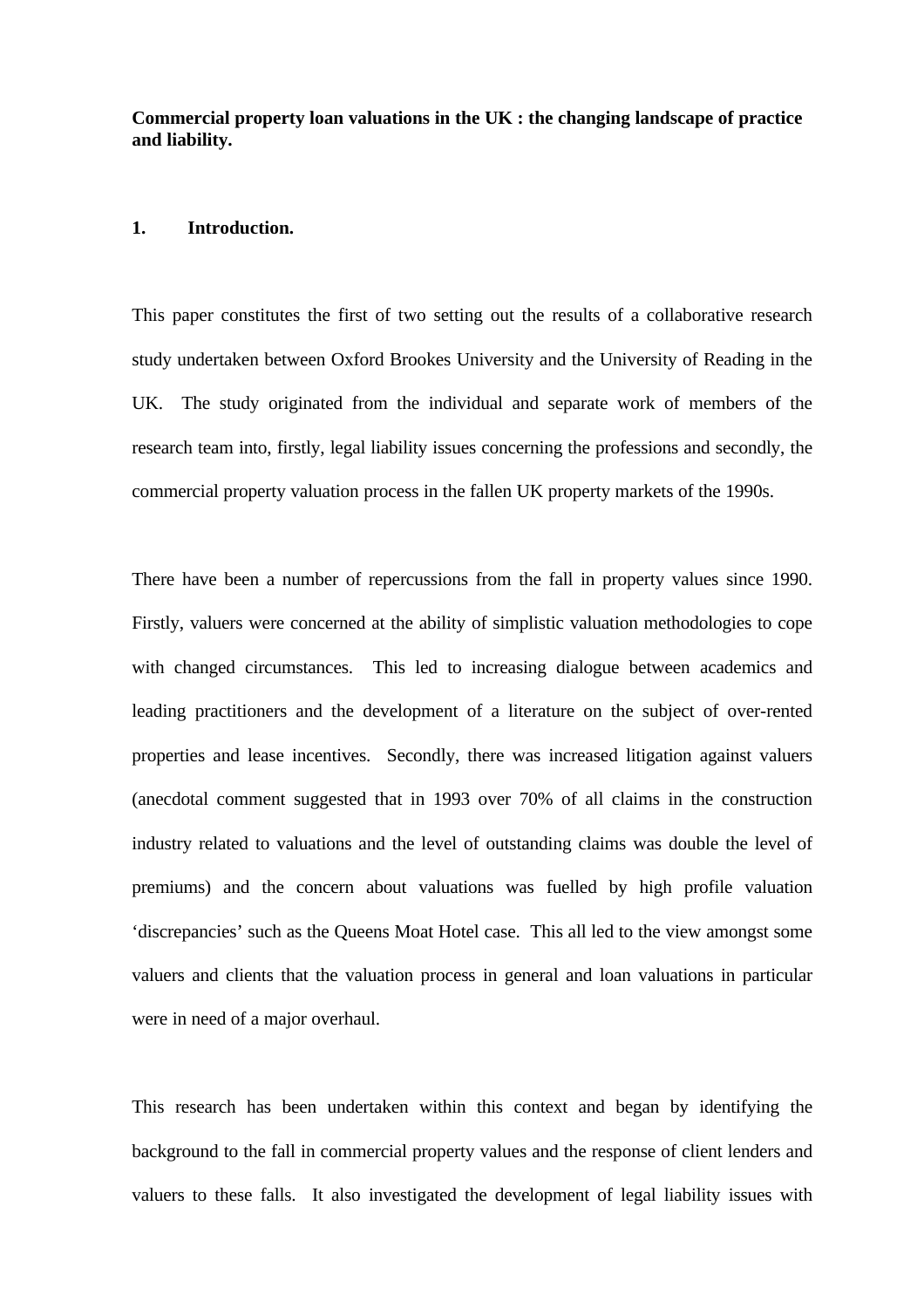particular reference to the valuation profession. This background is set out in Section 2 of this paper. The objective of this part of the research was to identify the specific research questions which required further investigation to draw any conclusions on the legal liability implications of any changes to the valuation process. This first paper sets out the results of this process concluding in Section 3 with a refined set of issues and questions.

A following paper sets out the basis of the survey work designed to answer these questions and reports on and interprets the findings. As the research work developed, preliminary findings were reported at the Cambridge/Wharton joint conference in March 1996, at the European Real Estate Society meeting in Belfast, June 1996, and at the RICS research conference in Bristol in September 1996 (Crosby, et.al., 1996a, 1996b, 1996c)

The overall aim of both papers is to isolate the major legal liability implications of changes to the commercial property loan valuation process caused by the recession in the property market and to make recommendations to valuers and their professional institutions to improve the quality of the process and the result.

# **2. Background to the research.**

### *2.1 Market background*

During the 1960s, 1970s and 1980s, the UK commercial property market experienced growth in nominal terms in both capital and rental values and across all three main sectors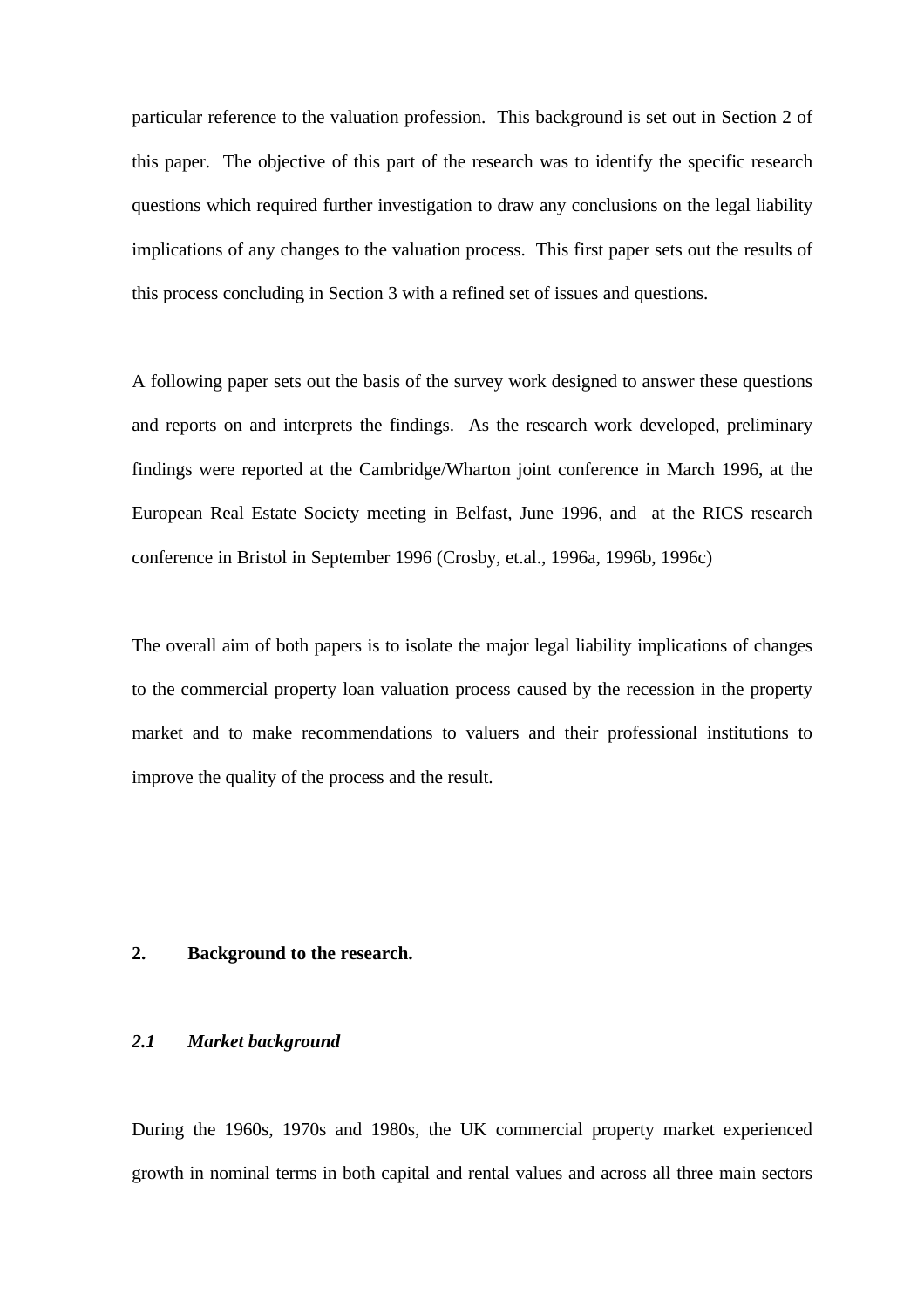of retail, office and industrial property. In 1989/1990, the commercial property market went into recession and rental and capital values in many sectors and locations are still below their 1989/90 levels (Figure 1).



**Figure 1 : JLW All Property Capital Value Index 1967-1993 in Nominal Terms Source : JLW (1996)**

There was also a temporary fall in values in the 1970s caused by a number of factors including a secondary banking crisis (Key, et.al., 1994). Capital values fell in 1974 but had regained their 1973 levels by 1977. This was well within a normal rent review cycle, which had only just reduced to around 5 years from a normal period of 7 and 14 years at the end of the previous decade. Although this recession appeared to be less severe than the most recent one, in real terms, the JLW capital value index has never regained its 1973 level. It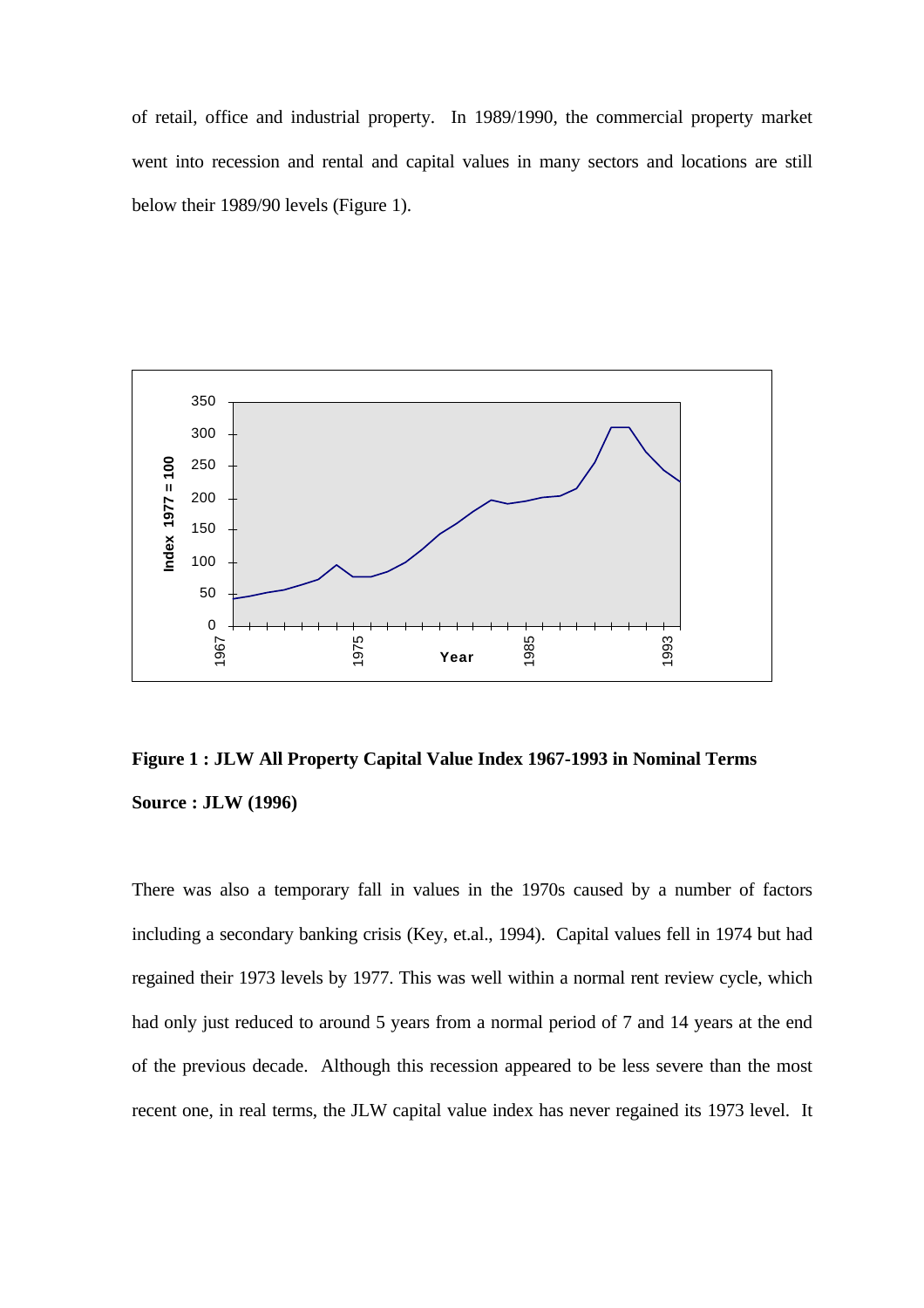was the high levels of inflation in the 1970s that disguised the severity of the 1970s property crash (see Figure 2.).



**Figure 2 : JLW All Property Capital Value Index 1967-1993 Adjusted for Inflation Source : JLW (1996)**

The banks have been a significant factor in funding property investment. Prior to the 1970s crash, outstanding bank debt to property companies as a percentage of all commercial loans rose from around 5% in 1971 to over 10% in 1974. Although they reduced their exposure to the property sector in the wake of the 1970s crisis (back to around 5% of all commercial loans in the early 1980s), the banks returned to the sector during the 1980s and lent heavily. By 1991, bank lending was back to a level of 12% of all commercial loans (DTZ, 1995).

Figure 3. illustrates banks' total outstanding debt to property companies between 1970 and 1996.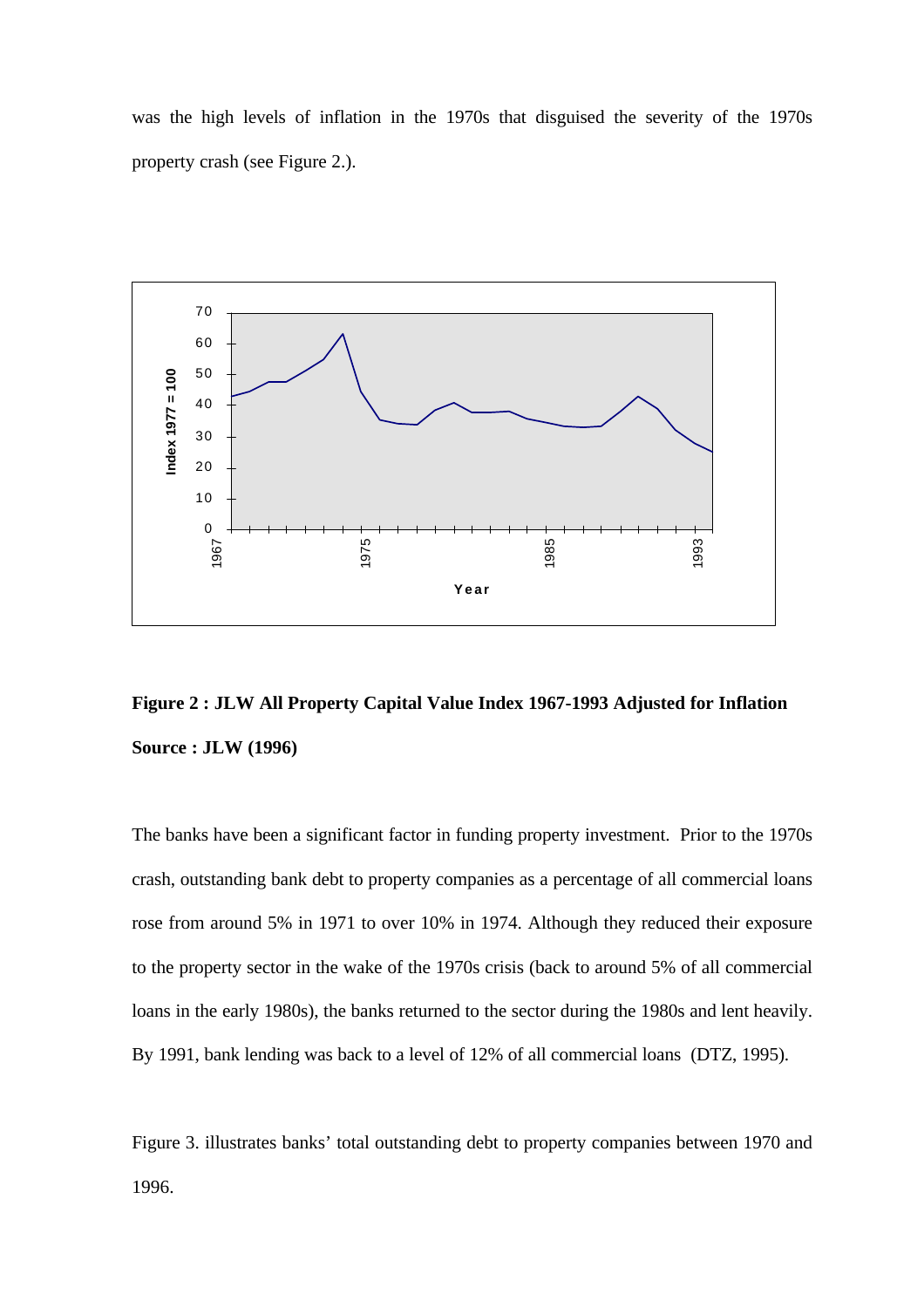

**Figure 3 : Bank Lending to Property Cos - Outstanding Debt 1970 to 1996 Source : DTZ Debenham Thorpe**

Figure 3. illustrates the fourfold increase in outstanding debt between 1985 and 1990. Underpinning many of these loans were the valuations provided by valuers between the mid 1970s and 1989/90, when property values were rising.

As indicated previously, the commercial property market went into recession around the end of 1989. Sale prices and therefore valuations of property assets fell substantially. For example, one of the more extreme cases was the Central London office market, where rents peaked at £65-£70 per square foot in 1989 and the average capitalisation rate was 5% (Hillier Parker, 1990). By 1993, the rental value had fallen to around £30-£35 per square foot and this represented a headline rent, not a real rental value. A two year rent free period would be required to obtain a letting at the headline rent. The average capitalisation rate had risen to 7.5%. (Hillier Parker, 1993). If the property was vacant, a further void period would be built into the valuation (Crosby and Murdoch, 1994). The net effect is that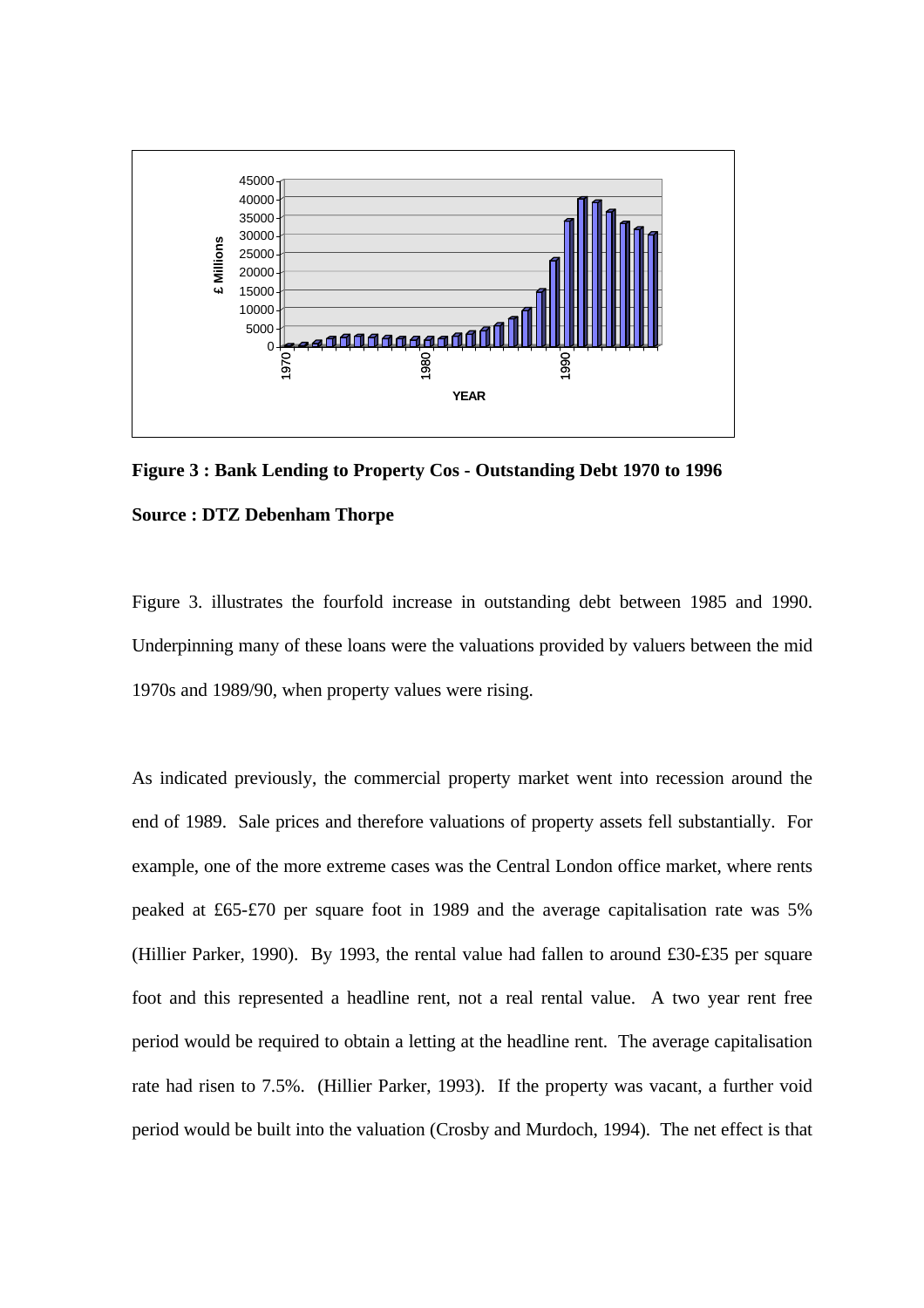a tenanted property, bought for £1,300 per square foot in 1989, vacated by the tenant in 1993, could have been valued at around £350 per square foot at that time, a fall of 73%.

Some of these falls would be offset by the operation of upwards only review clauses. In 1993, 60% of the property held in the Investment Property Databank was let on leases with more than 15 years unexpired (Investment Property Forum, 1993) and 48% of office tenancies, 39% of retail and 54% of industrial tenancies were let at rents in excess of rental values (over-rented). The City of London office market had 58% of properties over-rented by an average of 70% (IPD, 1994). Assuming the Central London office block illustrated above was let on a lease with upwards only rent reviews, had 15 years unexpired in 1993 and was 70% over-rented, its valuation per square foot would be approximately £600 to £650, a fall of only 50% from the peak 1989 value (see Baum and Crosby (1995) for an explanation of UK valuation techniques in a fallen market).

As the whole of the economy was also in recession, company bankruptcies increased substantially (see Figure 4.) and the property assets, on which much lending had been secured, needed to be sold (or at least taken account of in the banks' deliberations regarding the minimisation of their losses).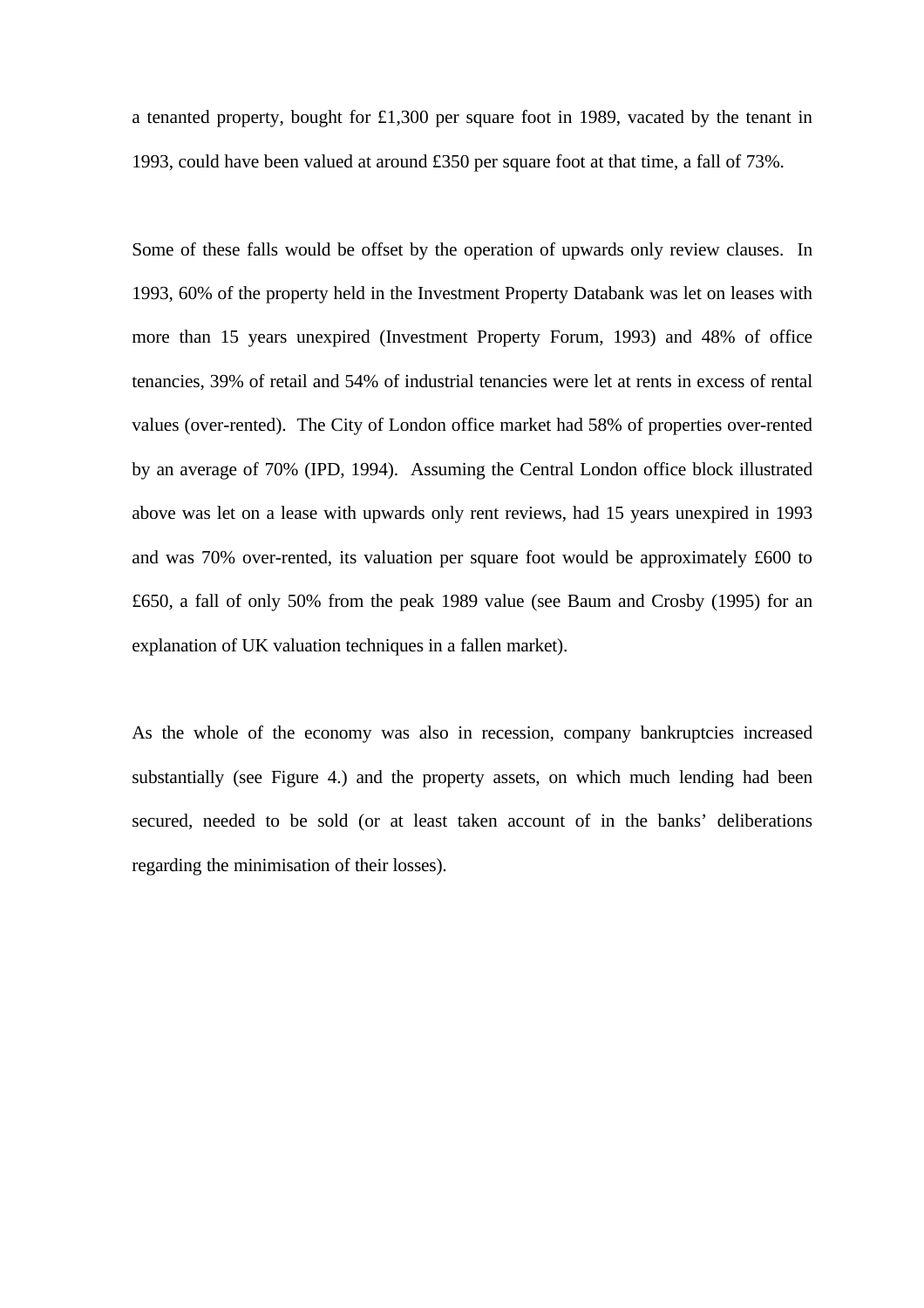

**Figure 4 : Company Bankruptcies in England and Wales - 1976 to 1992 Source : Central Statistical Office**

To summarise, the combined effect of general and property market recession and the level of bank lending secured on property assets created a situation where the banks were exposed to an increasing level of bad debts not covered by the security underpinning those loans.

Two major issues concerning this particular research are raised by the market background. The first is the role of the valuers in the bank lending process. The second is the attitude of the banks to the losses incurred as a result of the fall in property prices with reference to the valuers and their valuations. Even though in real terms the property market recession in the mid 1970s was actually more severe than the most recent case, inflation protected the value of the loan security. But if it is assumed that UK economic policies will continue to focus on the maintenance of low inflation, and cyclical movements in property markets continue, falls in nominal property market values are likely to occur with increasing regularity in the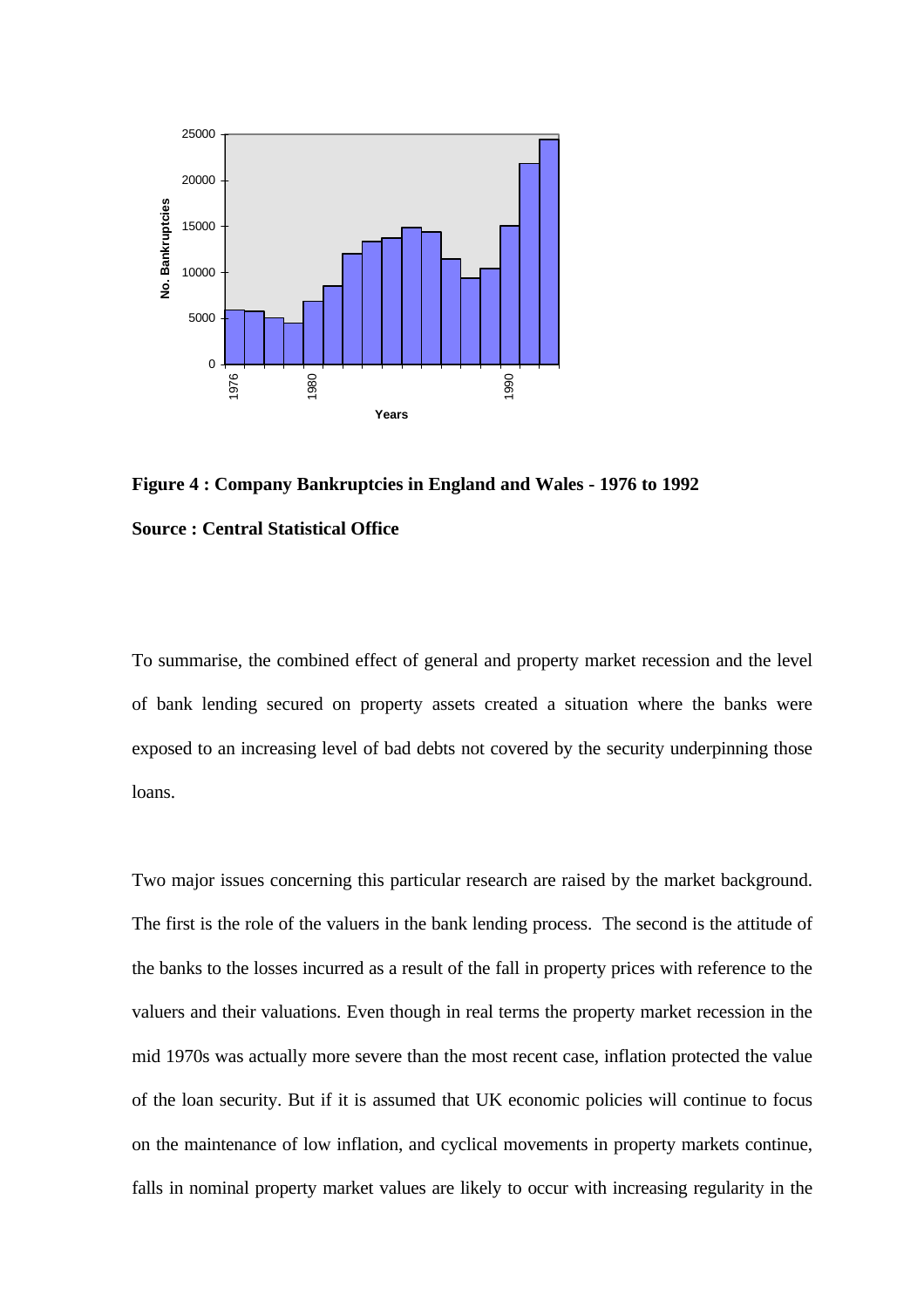future. Therefore lessons need to be learnt from the current experience to reduce the possibility of extensive litigation against valuers in the future.

## *2.2 Institutional responses*

In the wake of both 1970s and 1990s property crashes, two main themes are apparent. The first is an increase in the litigation by banks against valuers and the second is an institutional response from the valuation profession.

After the 1970s crash, two highly influential cases concerning negligent valuations were decided. Singer and Friedlander v John D Wood [1977] 243 EG 212 and Corisand Investments v Druce and Co [1978] 248 EG 315, 407, 504 placed apparently very onerous obligations upon loan valuers. In Corisand, Gibson J thought that a valuer for loan purposes "can reasonably be required to consider what the position may well be in circumstances of forced sale within six to twelve months of his valuation." In Singer and Friedlander, Watkins J suggested that the duty was to value to within a tolerance "generally ten per cent either side of the figure which can be said to be the right figure."

These cases raise a number of issues. For example, the inappropriate use of the term "forced sale" by Gibson, J. in this context (a forced sale is one where the marketing period is restricted, not where the vendor needs to sell but has a full marketing period in which to obtain market value). However, the major issue is the "margin of error". The celebrated dictum in Singer and Friedlander continues to inform judges' attitudes as recently as the cases of First National and Commercial Bank Plc v Andrew S Taylor (Commercial) Ltd [1995] EGCS 200, Craneheath Securities v York Montague [1996] 7 EG 141 and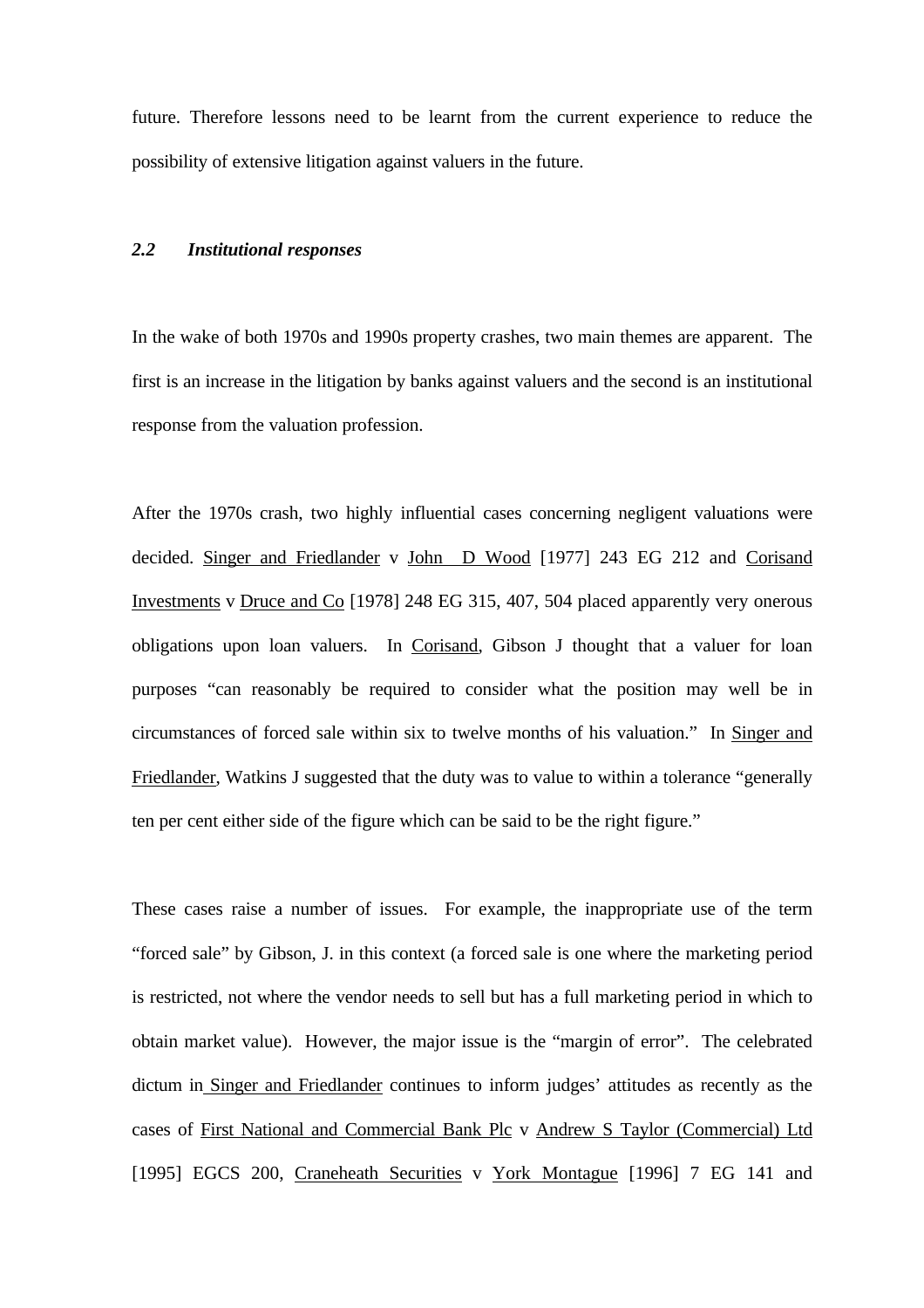Birmingham Midshires Building Society v Richard Pamplin and Co [1996] EGCS 3. It is worth noting that Judge Ian Hunter QC added what may come to be regarded as a modern gloss on this concept in Mortgage Expres Ltd v Joliffe and Flint unreported in December 1995. In referring to the permissible margin of error in Watkin J's judgement he stated that he would prefer not to refer to the bracket as encompassing a degree of error since to be in error, albeit even marginally in error, presupposes that there is a correct value. The only correct value is what the property actually sells for in an active market .... I would ..... prefer to say that the bracket is a means of identifying the margin within which experienced and competent valuers may reasonably differ in their opinion of the property's value. Having identified the outer limits of the margin, the correct value for this purpose is the median figure." Whether this gloss rehabilitates the controversial bracket or merely prolongs its life remains to be seen. It still contains evidence of misunderstanding of elements of the valuation process by judges.

As a result of the 1970s property crash and the increasing concern regarding valuations (Greenwell and Co, 1976), the valuers' professional institutions in the UK, particularly the Royal Institution of Chartered Surveyors (RICS), initiated research into valuation methods, culminating in two research reports (Trott, 1980; Trott, 1986) and developed guidance notes (Red Book) on practices and procedures in the valuation process (RICS, 1976). Although the guidance notes were developed for a very restricted number of valuations which would be available in the public domain, and might be acted upon by third parties, their influence was far wider and clients increasingly asked for valuations in accordance with the Red Book (Mallinson, 1994). The Red Book was developed and expanded throughout the 1980s (RICS, 1980; 1986) and further guidance more applicable to the loan valuation process was also produced, termed the White Book (RICS, 1992)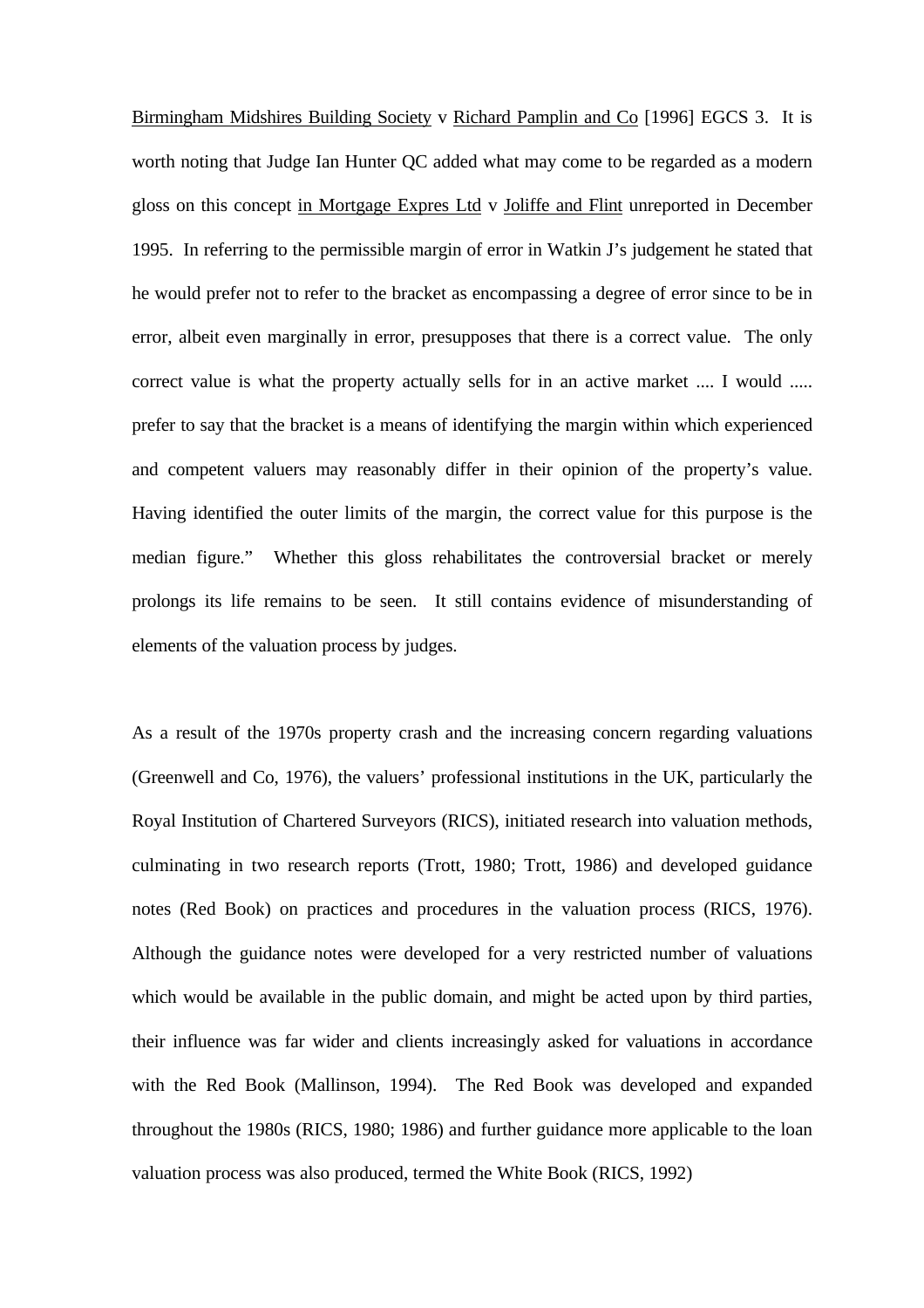After the 1990 crash, the same two responses were apparent. An increase in litigation was accompanied by a number of initiatives from the RICS. The major difference is that the British Bankers Association (BBA) has played a more influential part in the institutional responses.

In 1994, two events occurred. A Valuation Guidance Note (VGN 12) was agreed between the RICS and the BBA for insertion into the White Book. This guidance note introduced a new definition or basis of valuation, Estimated Realisation Price (ERP), to be used solely for loan valuation purposes and suggested the type of information which should be included in a loan valuation report. In addition, a property banker was invited to be a member of the RICS Mallinson Committee, set up to consider the wide range of issues concerning property valuation procedures, practices and methods, while paying particular attention to the views of clients.

The Mallinson Report (Mallinson, 1994) was the catalyst for a new version of the Red Book, merging and expanding upon the existing Red and White Books (RICS, 1995). Subsequently, the RICS and the BBA produced a booklet outlining the appraisal and valuation service banks should receive from valuers, aimed at informing non-property bank staff (RICS/BBA, 1996).

Although this guidance to the loan valuer contains information across the whole of the valuation process, the new basis of valuation suggested in VGN 12 has been the focus of most discussion (see, for example, Law and Gershinson, 1995). Prior to the current recession, the basis of valuation set out in institutional guidance notes was Open Market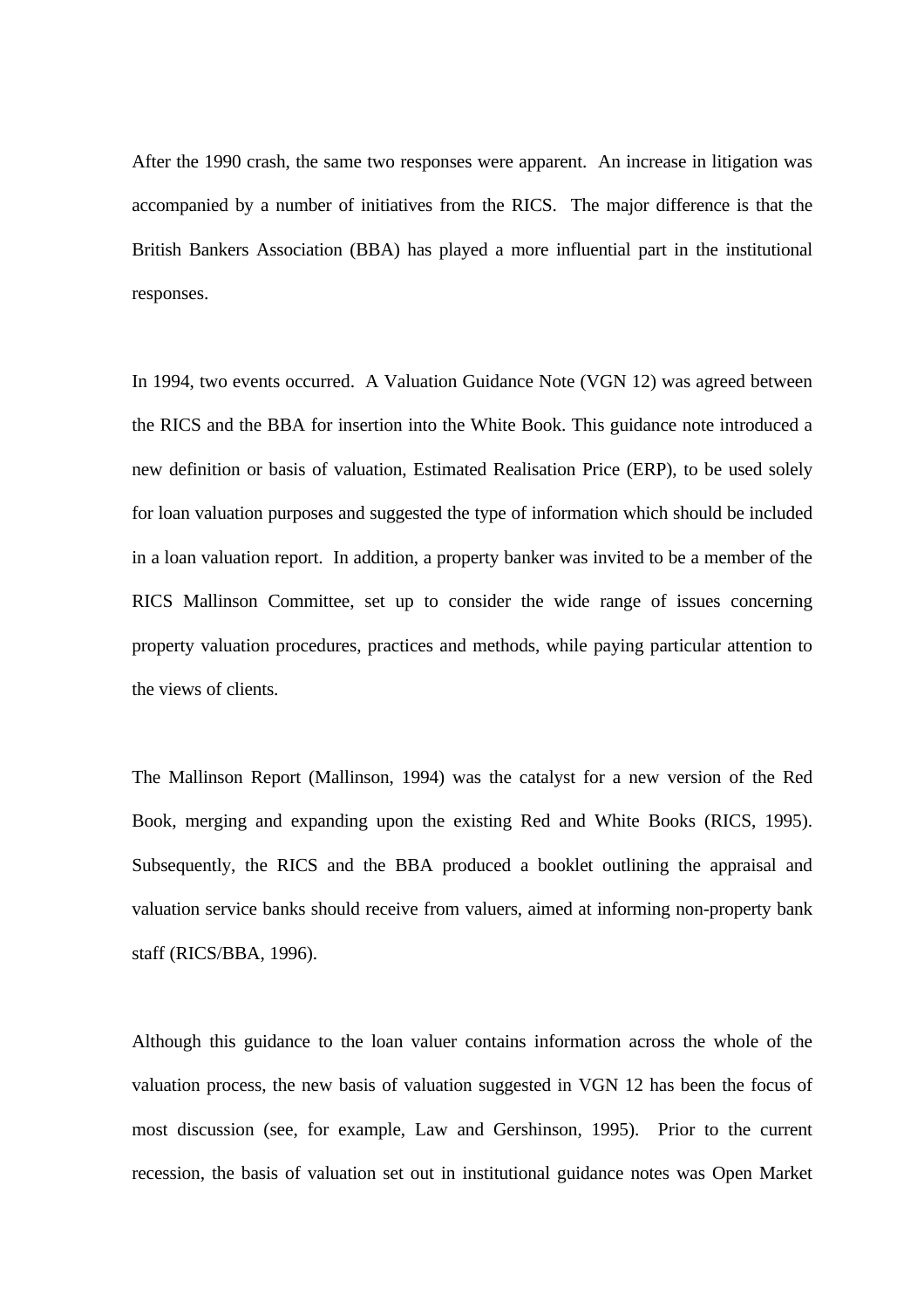Value (OMV). OMV is an attempt to estimate what the exchange price would be where a transaction has not actually taken place on the subject property.

Unfortunately, the identification of a single snapshot in time exchange price valuation, in a market which takes time to transact, requires some detailed interpretation; hence the RICS Red Book definitions which have evolved over time and continue to do so in the latest edition (RICS, 1995). The Red Book claims that OMV is now indistinguishable from the international definition of Market Value. The latest definition of OMV is:

the best price obtainable in a transaction completed on the valuation date (in previous definitions the words 'reasonably expected' appeared after 'best price') based upon the following assumptions:

- (i) a willing seller (a hypothetical owner who is neither eager nor reluctant i.e. not forced but not at a price which suits only him/her).
- (ii) prior to the valuation, a reasonable period to market the property and complete all the necessary legal formalities was available.
- (iii) during this period, the state of the market was the same as at the date of valuation.
- (iv) any bid from a special purchaser is excluded.
- (vi) all parties acted knowledgeably, prudently and without compulsion. This last assumption has been added by the new Red Book.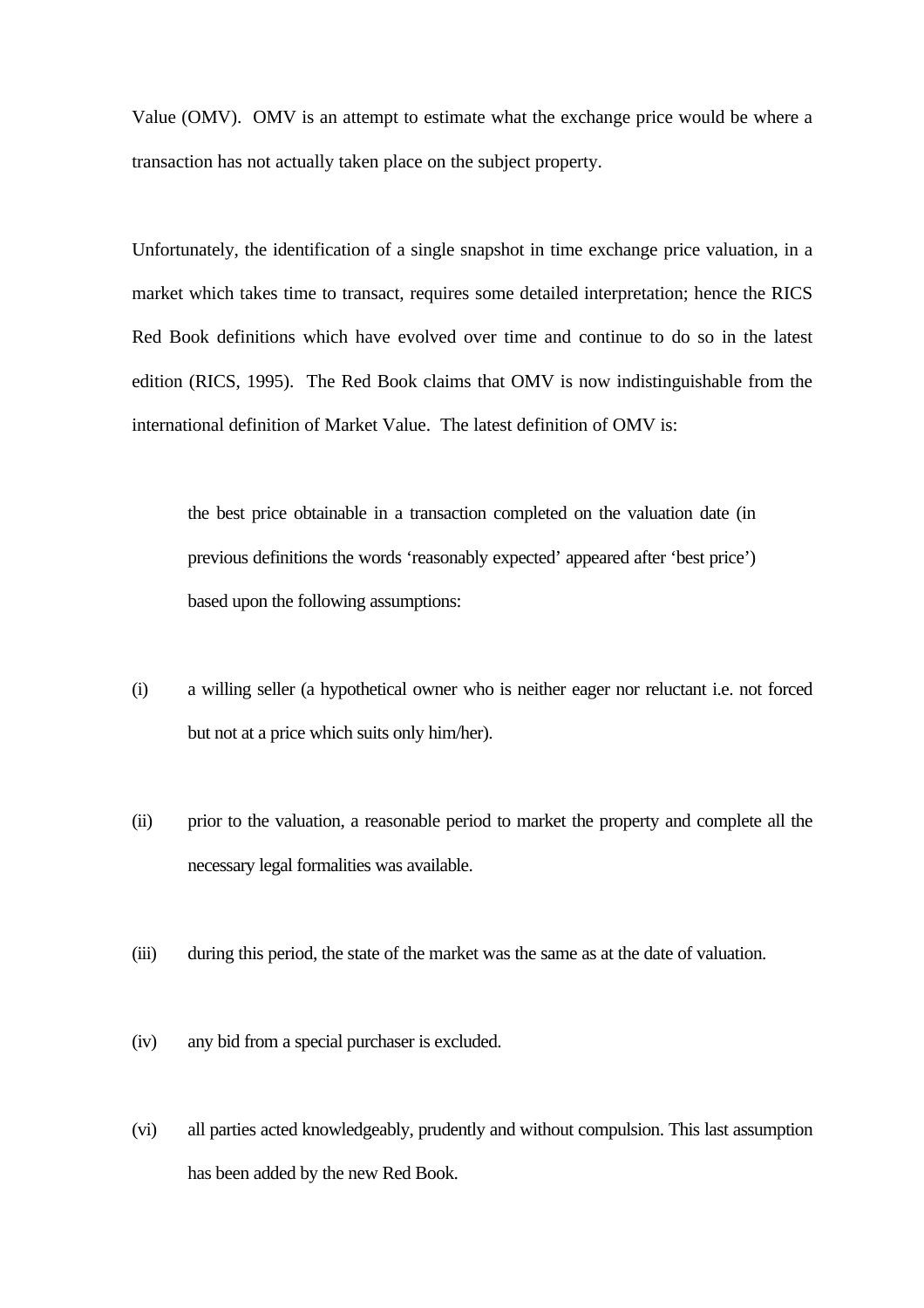The state of the market assumptions make the definition of OMV a well defined *unrealisable* number. This is because a transaction on any comparable property being completed at the date of the valuation would have been placed on a market which would have been in a different state from now (unless a truly static market had existed over the marketing period). The definition assumes that the market at commencement of the sale is in the same state as at completion.

However, the assumption of a sale completed (rather than started) at the valuation date has to be correct to take into account comparable evidence, even if it theoretically requires valuers to make adjustments to completed transactions placed on a market which was in a different state from that which exists at the valuation date. The reality is that valuers will adopt evidence of present and past market activity, as well as recently agreed but not yet completed sales, to form their opinion of value, paying little attention to the precise content of the definition.

In the wake of the property market recession, the banks did not interpret market valuations as being estimates of exchange price at the valuation date, they interpreted them as backward looking. They also believed that they required a forward looking valuation and, via a joint British Bankers Association/RICS working party, the new definition of estimated realisation price (ERP) was published in White Book VGN 12..

Most of VGN 12 has been incorporated into the new Red Book and ERP remains as an alternative to OMV for commercial property loan valuations. If an ERP is given, it must be accompanied by an estimate of OMV.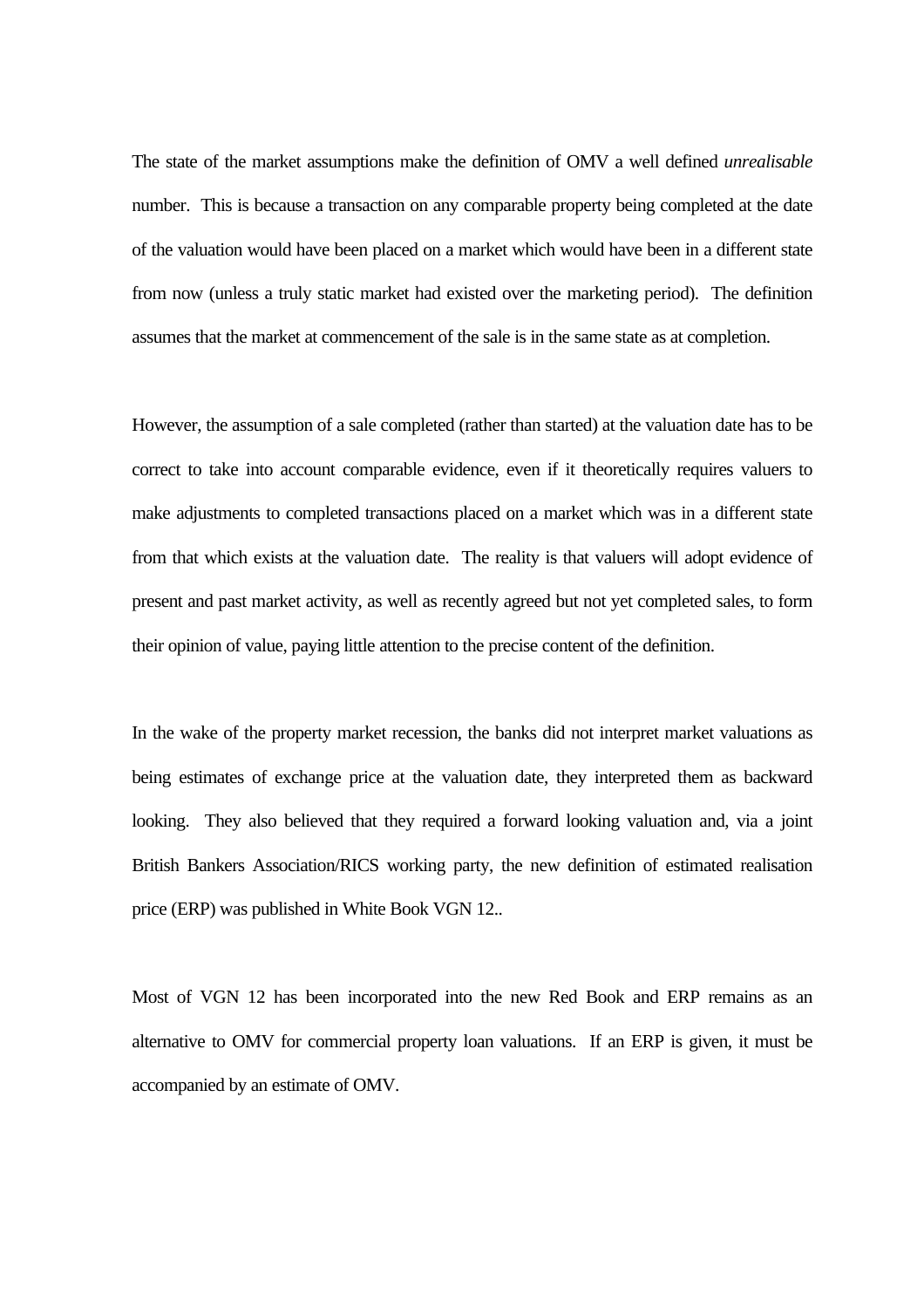The Mallinson Committee endorsed ERP, although a minority on that Committee argued strongly against the majority view on bases in general and ERP in particular.

ERP is identical to OMV in that it represents an exchange price in the market place, but it differs on a number of points, two of which are fundamental. 'Reasonably expected' is retained in the ERP definition but the two fundamental points are:

- (i) the marketing period commences on the date of valuation, with the sale completed after a reasonable marketing period to be specified by the valuer.
- (ii) the market is dynamic and is not assumed to be static over the marketing period.

The valuation is now a 'real' price. The Red Book confirms that the intention of the valuation is to inform the client of the price the property would fetch if the agent was instructed today. An alternative view (for new loans) would be the price the property would fetch if a lender loaned this morning and foreclosed this afternoon.

It is debatable whether this actual realisable number is beneficial to lenders. It is, in fact, easy to illustrate that, far from solving problems, it would have created a much greater problem for the banks if it had been standard practice in the 1980s.

It has already been suggested that banks lend in the boom and foreclose in recessions. The real issue is the difference between ERP and OMV in rising and falling markets.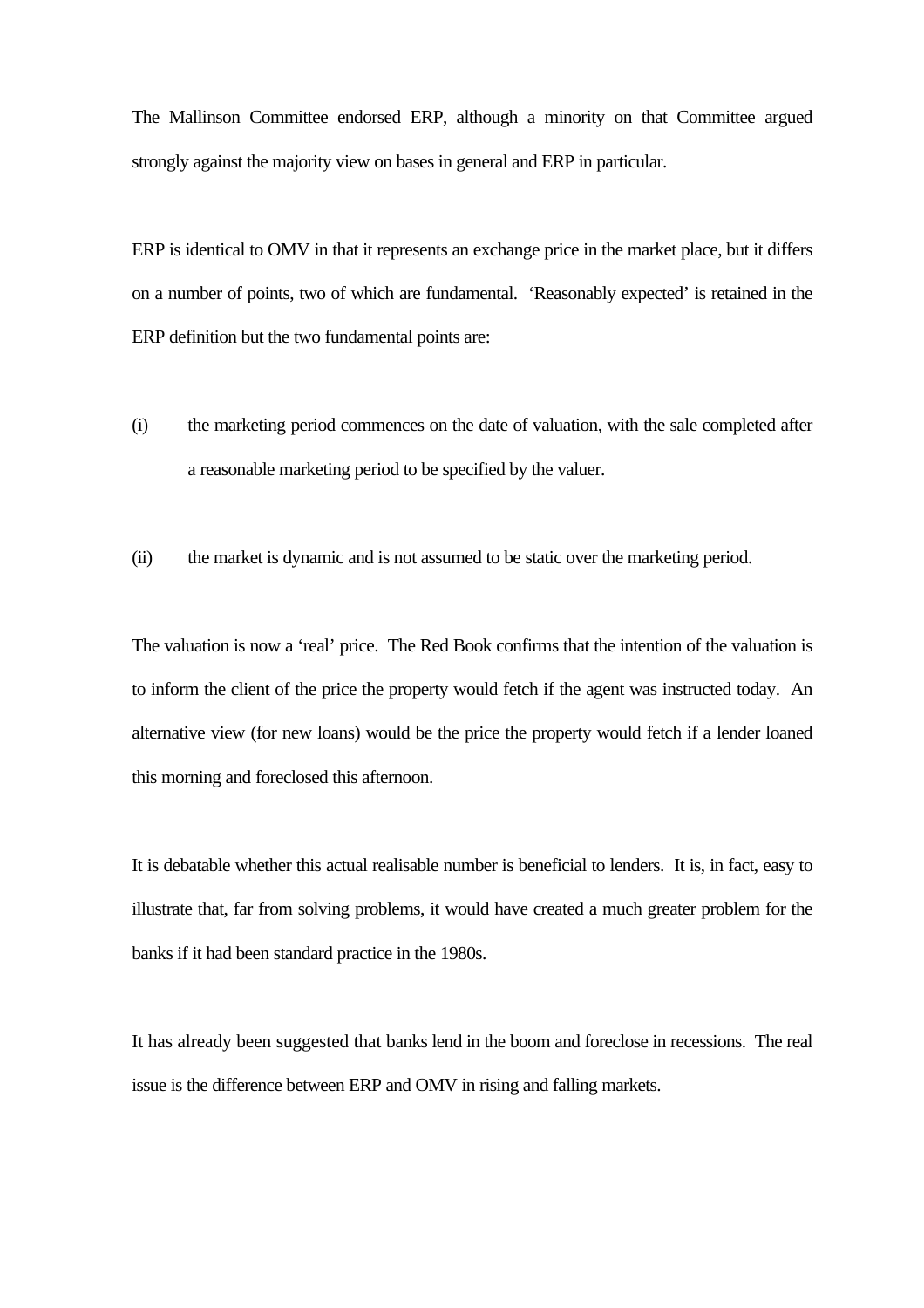ERP is a forecast of what the price might be when a transaction is completed in the future. Therefore, in a rising market, ERP is higher than OMV. This interpretation is confirmed by the RICS's own notes to accompany their Red Book official Continuing Professional Education lecture tour in the Autumn of 1995. The banks may have used ERP to lend even more heavily than they did in the competitive lending market of the 1980s. Conversely, in falling markets, ERP will be lower than OMV, not much comfort for a lender foreclosing on the loan and not usually the point at which a formal valuation is required (more likely to be informal advice as to possible sale price, information which agents have been providing in the past without recourse to new definitions).

However, there is now a requirement in the new Red Book that ERP is always supported by OMV. The lenders, faced with a higher ERP in a rising market, might choose the lower figure on which to base the loan. However, competition to write more business in a bull market may have the opposite effect. This always supposes that valuers will be ready and willing to quantify this difference.

Another major element of VGN 12 has been previously identified as the information content of valuation reports. Previous survey work (Crosby, et.al., 1995) indicates that clients, while generally satisfied with valuation reports and valuations, believe that there is not enough interpretative market information provided to put the valuation figure into perspective. This survey work also indicates that lenders are the least satisfied client body in comparison with financial institutions and property companies and would like to see additional regulation of the valuation process. The reporting issue is developed in more detail in a following paper.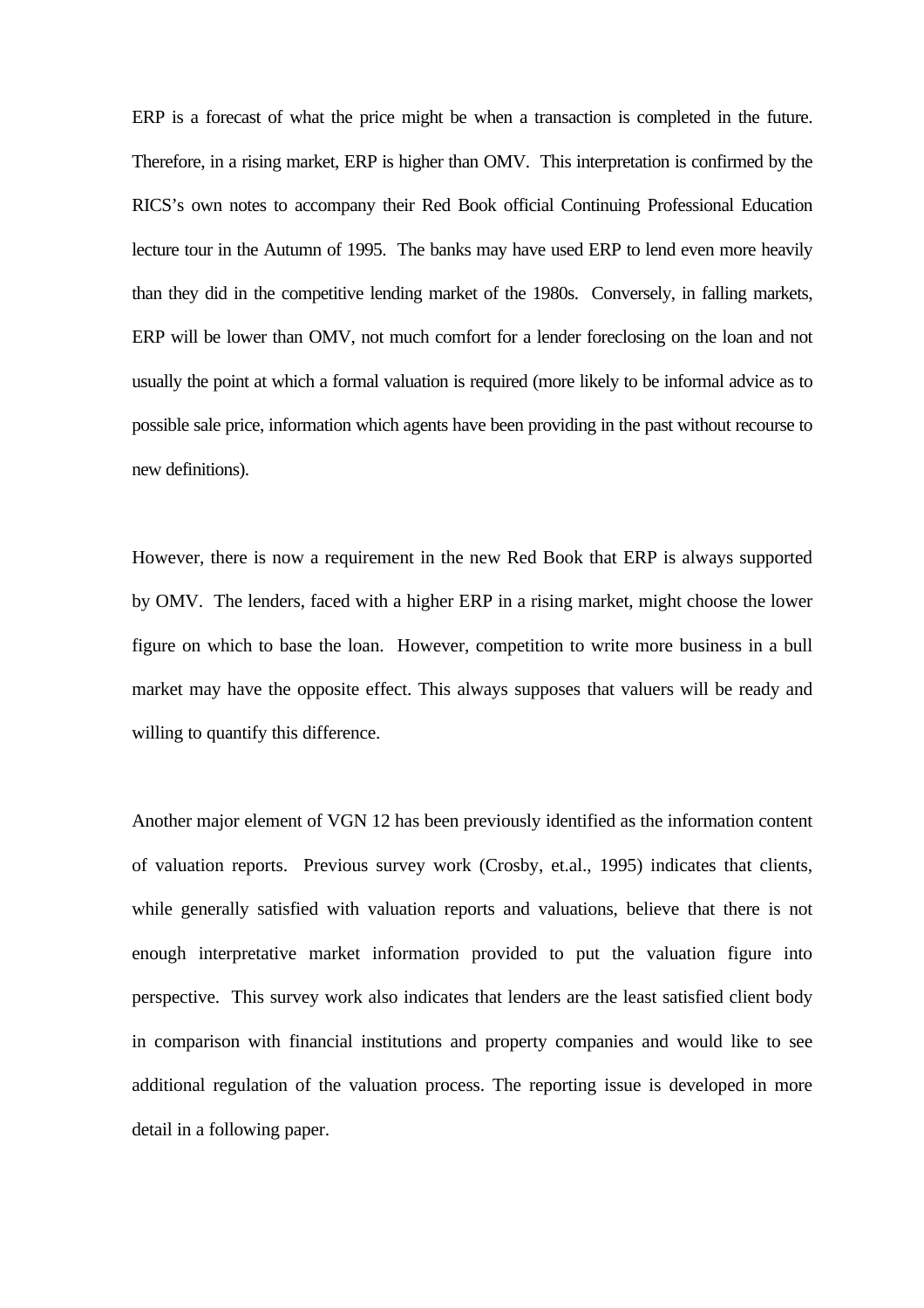In response to the recession and the ensuing criticism of valuers, there has been a considerable professional institutional response. This has given valuers more guidance on the loan valuation process and may well encourage more consistent application. It has also laid a foundation for a more formal relationship between valuer and client. Before studying this relationship further, the legal liability framework is discussed.

## *2.3 The Legal Framework*

The volatile property market and economic conditions of the late 1980s and early 1990s claimed victims both from the ranks of investors and lenders. A distinction, however, may be observed between these two classes. Whereas many of the former calculated, invested and lost on the basis of their own judgment (although some no doubt also took advice from various sources), lenders invariably obtained a valuation in the course of making the decision to lend. Thus, while some investors could claim that they had used professional advice in some way, many were left with no-one to blame but themselves. For the lenders, this was not so. The decision to make a loan resulting ultimately in a loss was the lending institution's, but it could at least allege that that decision had been based upon the valuation supplied to it. This possibility raises several legal issues, which have become of great significance during the past four years.

First, and most obviously, the lending institutions would virtually always have at hand a party, a commercial organisation, which could represent a source of recovery of the losses sustained. Valuers would make eligible targets for several reasons (Lavers, 1994) including their professional indemnity insurance, their relative financial soundness, their professionalism and their concern for confidence in their reputation. The consequence of this eligibility has been what can only be described as a wave of litigation, during the early 1990s, comprising claims by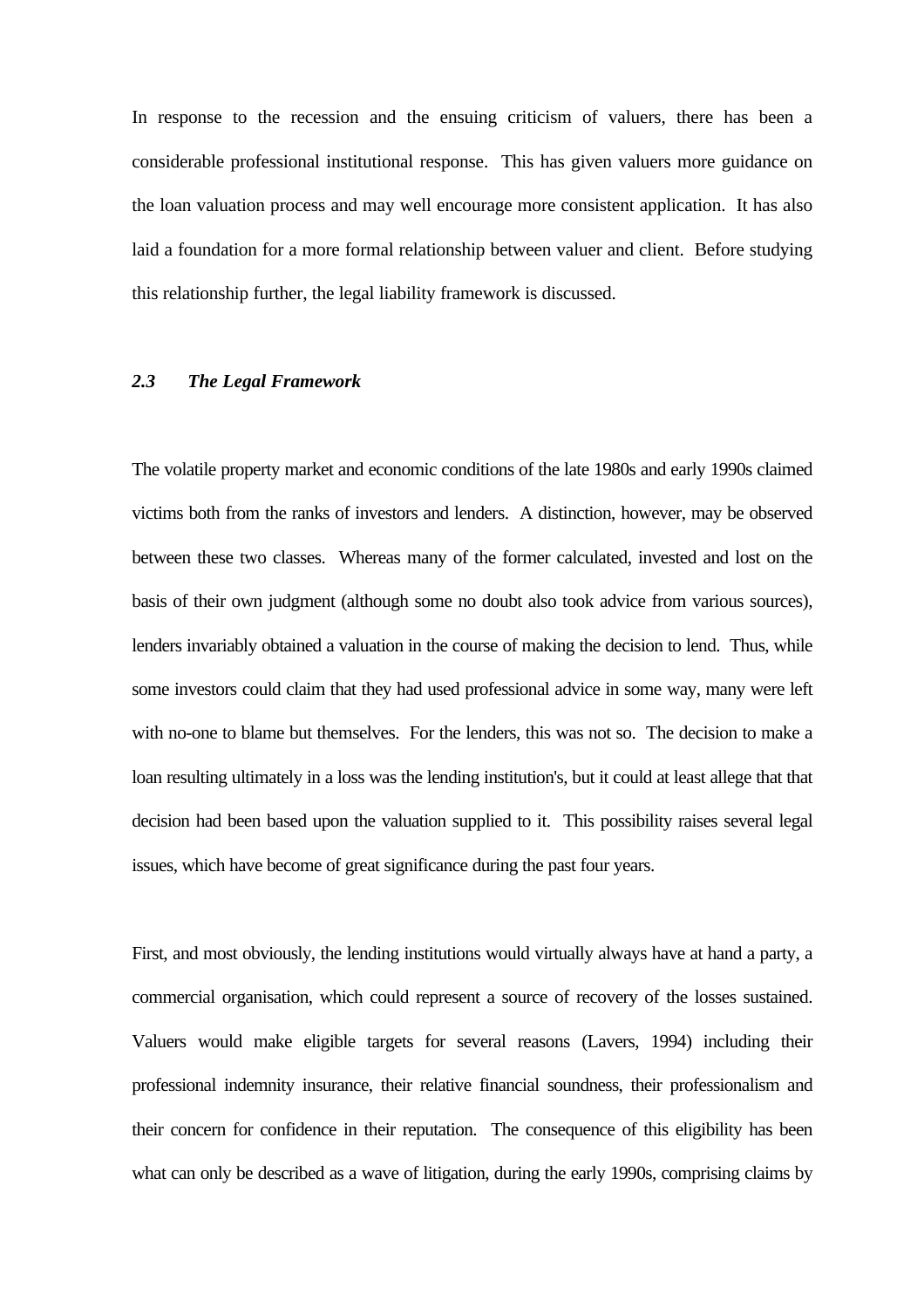lending institutions against valuers. These cases will be referred to further below. These claims, however, are by no means a straight forward matter.

The second issue which is raised (the first of two which are central to this paper) is the nature of the legal duty owed to the lender. In many cases, it will be a simple matter of contract, because the lender has instructed the valuer, either under a contract for services, such as for a panel valuer, or under a contract of employment, where the valuer is employed in-house. However, the evidence provided by such cases as Allied Trust Bank Ltd v Edward Symmons and Partners [1994] 22 EG 116 and Craneheath Securities v York Montague [1996] 7 EG 141 is that lenders have continued to accept valuations which they did not commission. The legal significance of these practices is discussed in section 2.3.1 below.

There are other legal issues raised by the possibility of recovery by lenders against valuers, for example, the reality of reliance by lending institutions upon commercial loan valuations and the possibility of contributory negligence. These are outside the scope of this paper, but are the subject of further work currently under preparation.

The second central issue to this paper is the standard of care and skill required of a defendant valuer, whether sued in contract or tort, and specifically the role of institutional guidance in establishing that standard and whether or not it has been met. As the new Red Book becomes more detailed and relates to many more situations, it is more likely to be used as the authority in valuation cases. This may place greater responsibilities on the drafters and the users of the Red Book and require a much greater understanding of its use and possible abuse in legal liability cases.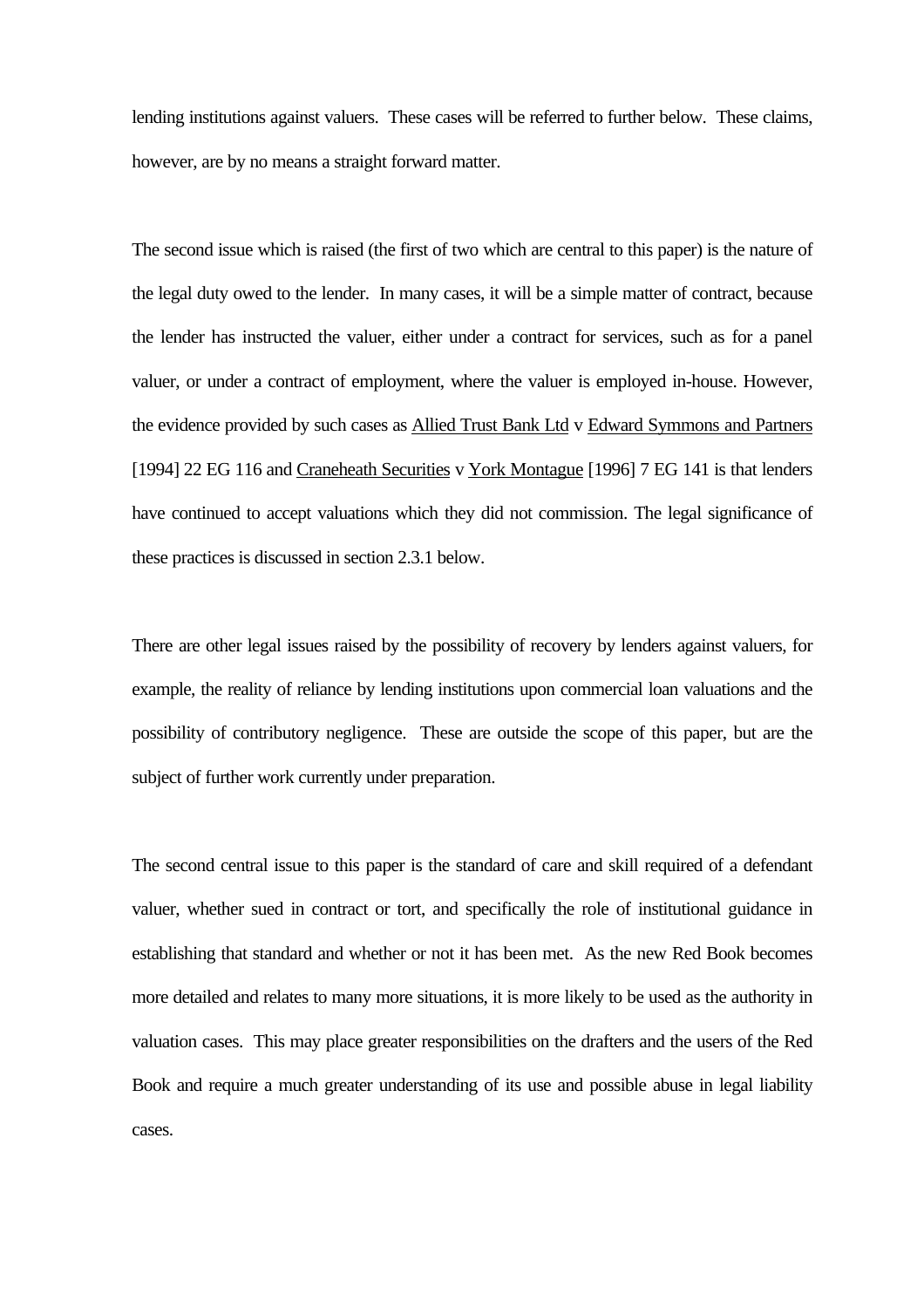Prima facie, this question of standard can be explained by a set of simple propositions. The plaintiff, to succeed in the claim, must establish breach of the duty of care owed. In a professional negligence case, that will mean falling below the minimum standard required by the law. This is ascertained by comparing the conduct of the defendant with that of a notional 'ordinary competent practitioner', faced with an identical situation. However, this notion, the Bolam standard, as it is sometimes called, after the case in which it was formulated: Bolam v Friern Hospital Management Committee [1957] 1 W.L.R. 582, is by no means so easy to define. In practice, of course, the respective parties will offer evidence as to the applicable standards. In Section 2.3.2. below the application of this standard in commercial loan valuation cases is discussed in more detail.

#### 2.3.1 The contract-tort issue

Ostensibly, the legal nature of the valuer-lender relationship might be expected to be straightforward and entirely uncontroversial, namely a simple contract for professional services with the lender as purchaser and the valuer as supplier. However, evidence has been forthcoming that neither the relationship nor practice are always so straightforward.

From the older cases, which have been fully discussed (Murdoch, 1989; Lavers, 1988; Lavers and McFarquhar, 1988), it is apparent that situations have arisen where the valuer is instructed by the borrower and the report is shown to the lender, perhaps to more than one lender. Thus it may be possible for a valuer to owe a duty of care to a lender arising from the tort of negligence, rather than contract.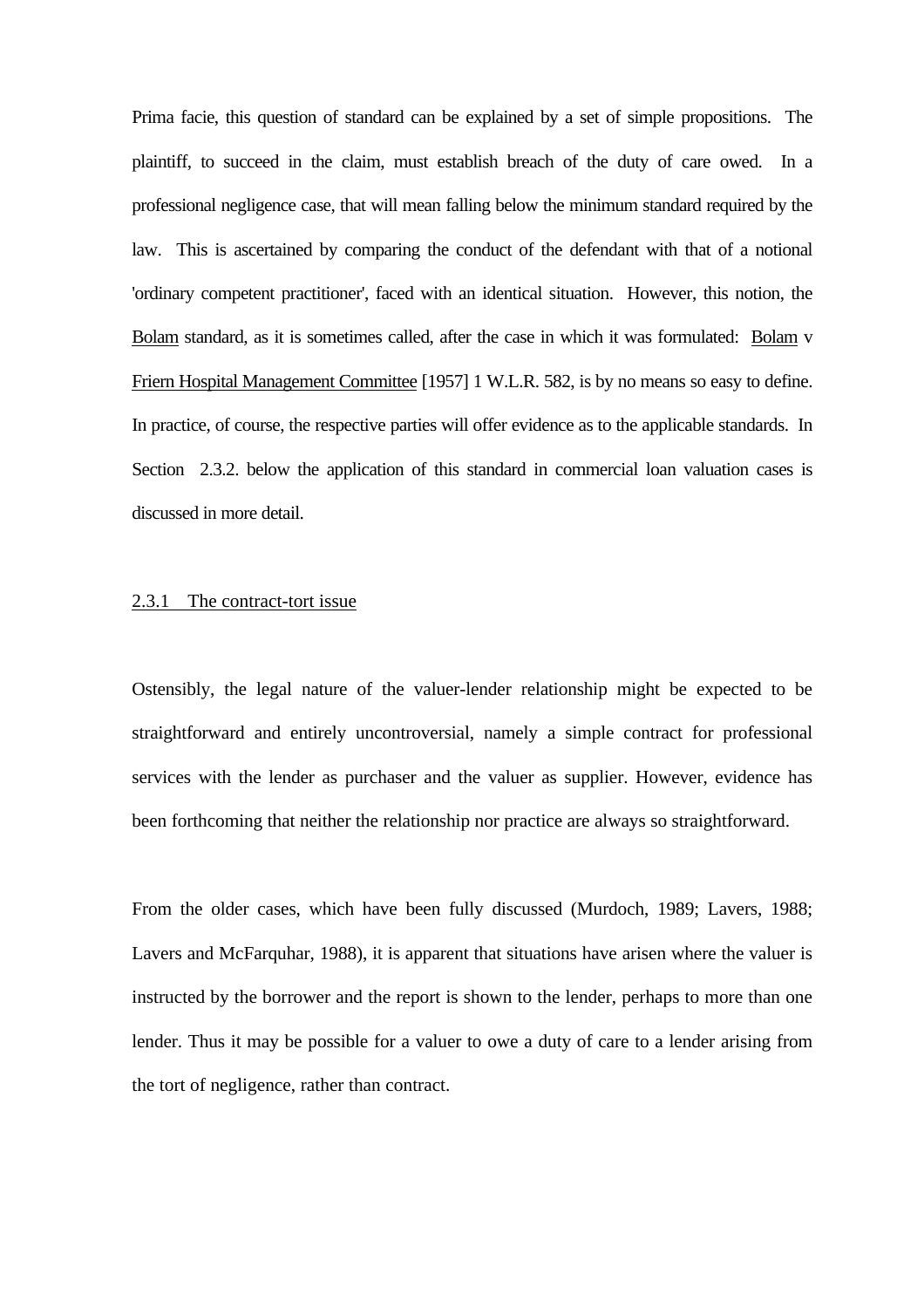

**Figure 5 : The Valuer's Duty of Care**

This certainly occurred in the classic cases of Singer and Friedlander v John D Wood [1977] 243 EG 212 and Corisand Investments v Druce and Co [1978] 248 EG 315, 407, 504 during the previous wave of negligence cases which followed the property market fall in the mid 1970s. There is evidence in the cases that it might still occur. In Allied Trust Bank Ltd. v Edward Symmons and Partners [1994] 22 EG 116, the sequence of events is very clear from the case report: "(the borrower) applied to the bank for finance and supplied them with a valuation report ("the report") which he had obtained from Edward Symmons and Partners, a firm of surveyors and valuers ... who are the defendants."

The recently decided Court of Appeal case of Craneheath Securities v York Montague [1996] 7 EG 141 also revealed a less than straightforward network of obligations. There, the valuers, York Montague, prepared a valuation for the Danish bank Kreditforeningen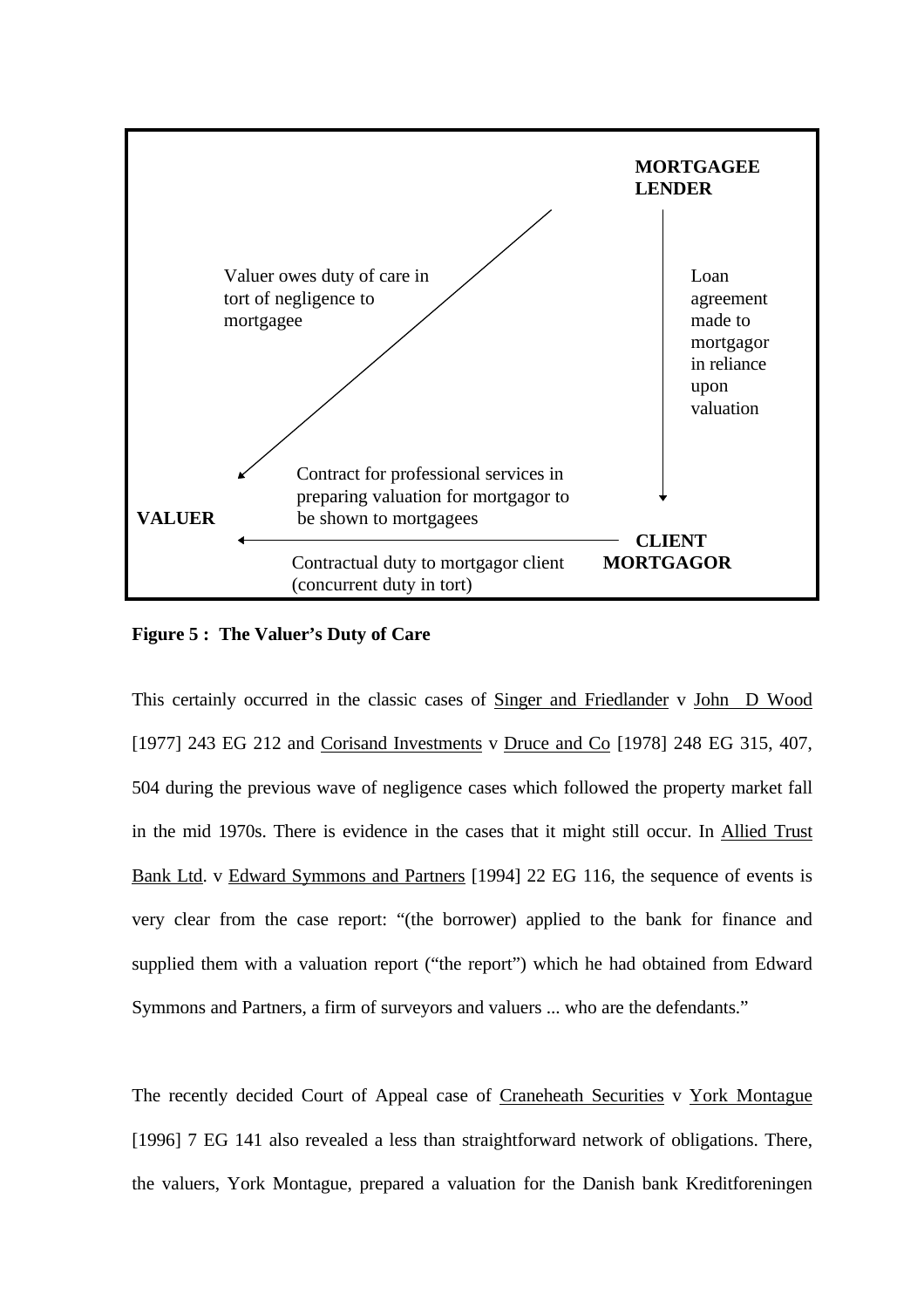Danmark on September 26th 1989, which was sent to Craneheath Securities in early December, being re-addressed in their favour. Setting aside the questions raised by reliance upon a valuation which was over two months old at a time of considerable market movement, the inference which can be drawn is again that the lender relying on the report was not the valuer's client in the contractual sense.

At one level, it might be argued that no particular significance attaches to the question as to whether the valuer's duty to the lender is in contract or tort, or, given that concurrent liability is possible, in both. The court in BNP Mortgages v Goadsby and Harding Ltd. [1994] 42 EG 150 said simply "the duty in tort or contract is the same". To assume that it thus makes no difference is, it is submitted, a mistake. The existence of evidence in reported cases that loan valuations are carried out for borrower clients and then shown to lenders, raises at least three major issues.

#### (a) The role of instructions in the valuation process?

By definition, in such a case, the lenders do not instruct the valuer to carry out the valuation, although it is possible sometimes that likely general requirements will be known, either to the borrower or valuer. Normally, in professional work, the boundaries and contents of instructions are crucial in defining the services to be performed. Given that valuers are likely to have such forms imposed upon them (rather than their own) it is unclear why, or whether, banks really wish to carry out transactions in this way. Clearly they regard control over the process as desirable, if not essential. The Mallinson Report endorses the view that instructions are crucial in a number of ways. Page 45 begins with an unattributed quotation to the effect that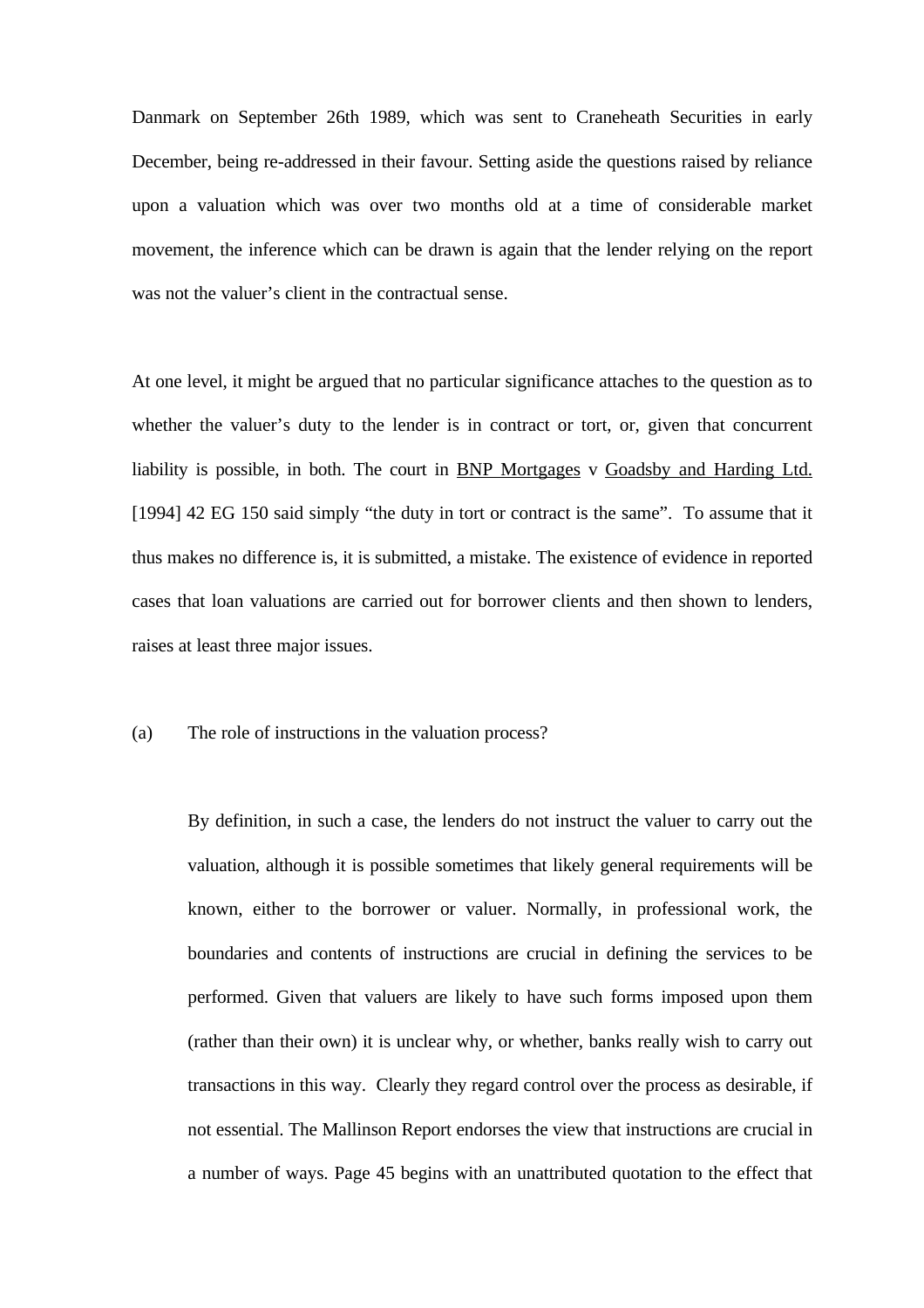"The preparation of a valuation requires precise instructions from the client." It continues: "Using a valuation without knowledge of the instructions which led to it is potentially dangerous."

(b) The significance of the identity of the person to be advised.

It is certainly possible for the identity to be disclosed to the valuer at the time of valuation, but equally certain that in some cases this does not happen, for example the Allied Trust Bank and Craneheath Securities cases mentioned above. The Mallinson Report (Mallinson, 1994, 11) contains the trenchant statement that "it is the professional duty of a valuer to understand not only the purpose for which his client seeks a valuation but his ability to understand and benefit from the advice given." This is under the heading 'Know Your Client' and the conclusion is that "a valuer should be required to carry through a 'know your client' process analogous to the requirements placed upon financial advisors under the Financial Services Act." A valuer could technically fulfil this requirement if instructed by a borrower client, while the valuation would still have been completed in ignorance of the identity and requirements of the person who would actually be relying upon the report. Perhaps the closest the Mallinson Report came to recognising this fact is in the statement that "it has not been unusual for 'a valuation' to be obtained for one purpose and used for another." (Mallinson, 1994, 44). It is submitted that the Mallinson Committee meant that the valuer should know who is to make use of the report. Knowing the client borrower in a situation like this would be largely irrelevant if the valuer was in ignorance of the lender who was to rely on it.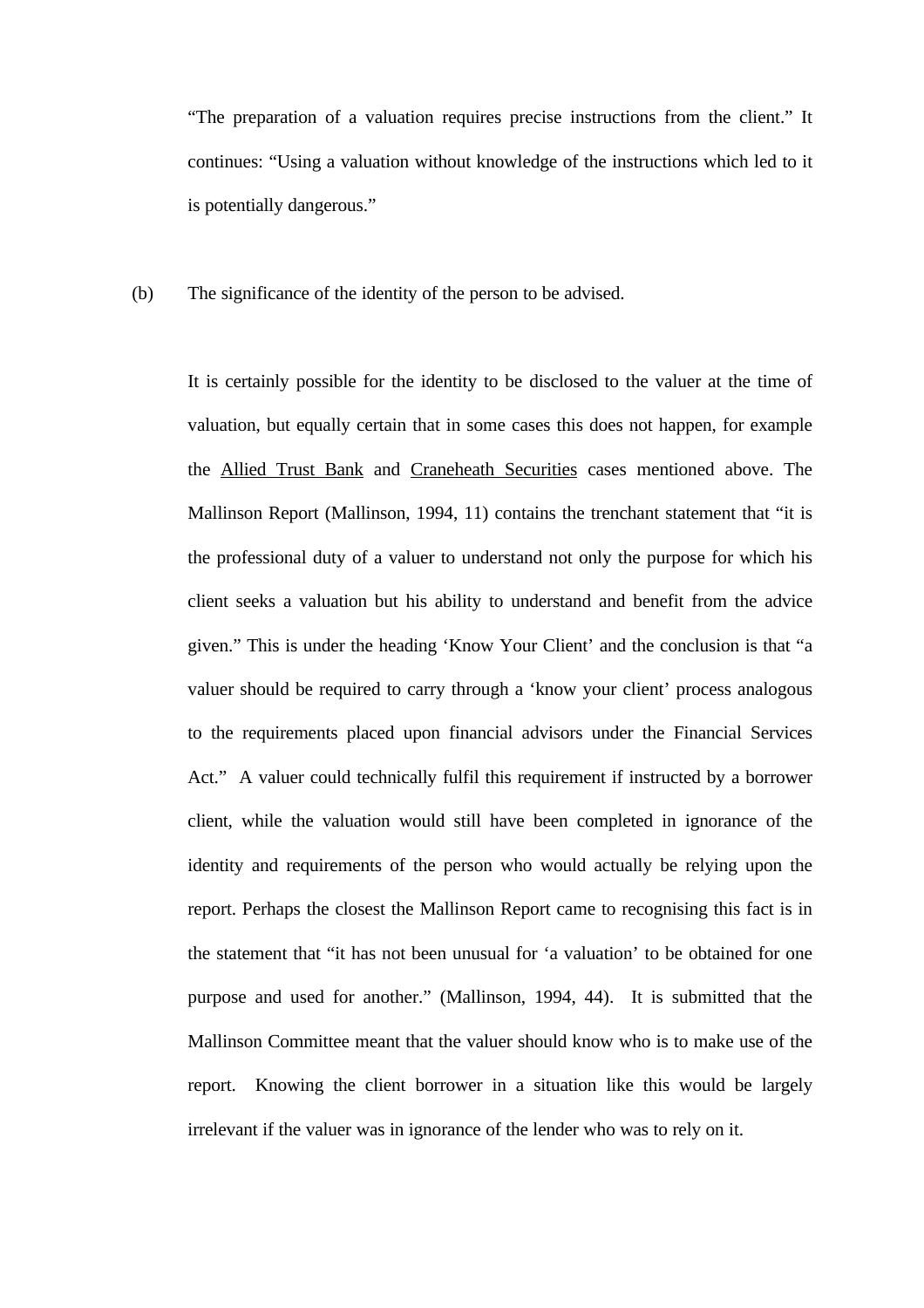The Mallinson Report lays great emphasis on the need for the valuer to consult the interests of the client. Where that is not the person who will actually rely upon the valuation report, the valuer may be said to have two duties, one in contract and one in tort, to parties on opposite sides in two commercial transactions, namely a loan agreement and a mortgage. Mortgagor clients' 'interest' is presumably to borrow as much money as they want on the security of the property. Frequently, their other wish would be to encourage the lender to lend at, and beyond, the limits of prudent lending.

Yet the valuer also owes a duty to take care for the interests of the lender. The difficulty of discharging this duty while in ignorance of that lender has already been remarked upon above. It may, however, be discharged at the expense of the valuer's client, the mortgagor, in giving sufficient warning or negative information to dissuade the lender from making the loan. If the purpose of the loan is to purchase the property, or to finance the running of a business, the effect of the valuation maybe to 'kill the transaction'. It may be actively harmful to the mortgagor client's interests. While it may be contended that the valuation is simply objective, it would be naive to ignore the possibility of valuers feeling under an obligation to clients who instruct them and pay their fees and whose success is dependent upon their valuation figure and report. Lest it be thought impossible for a professional person to succumb to such pressure, reference may be made to the case of Mortgage Express Ltd. v Bowerman and Partners [1995] EGCS 129, where the Court of Appeal had to consider the failure of a solicitor acting for both mortgagor and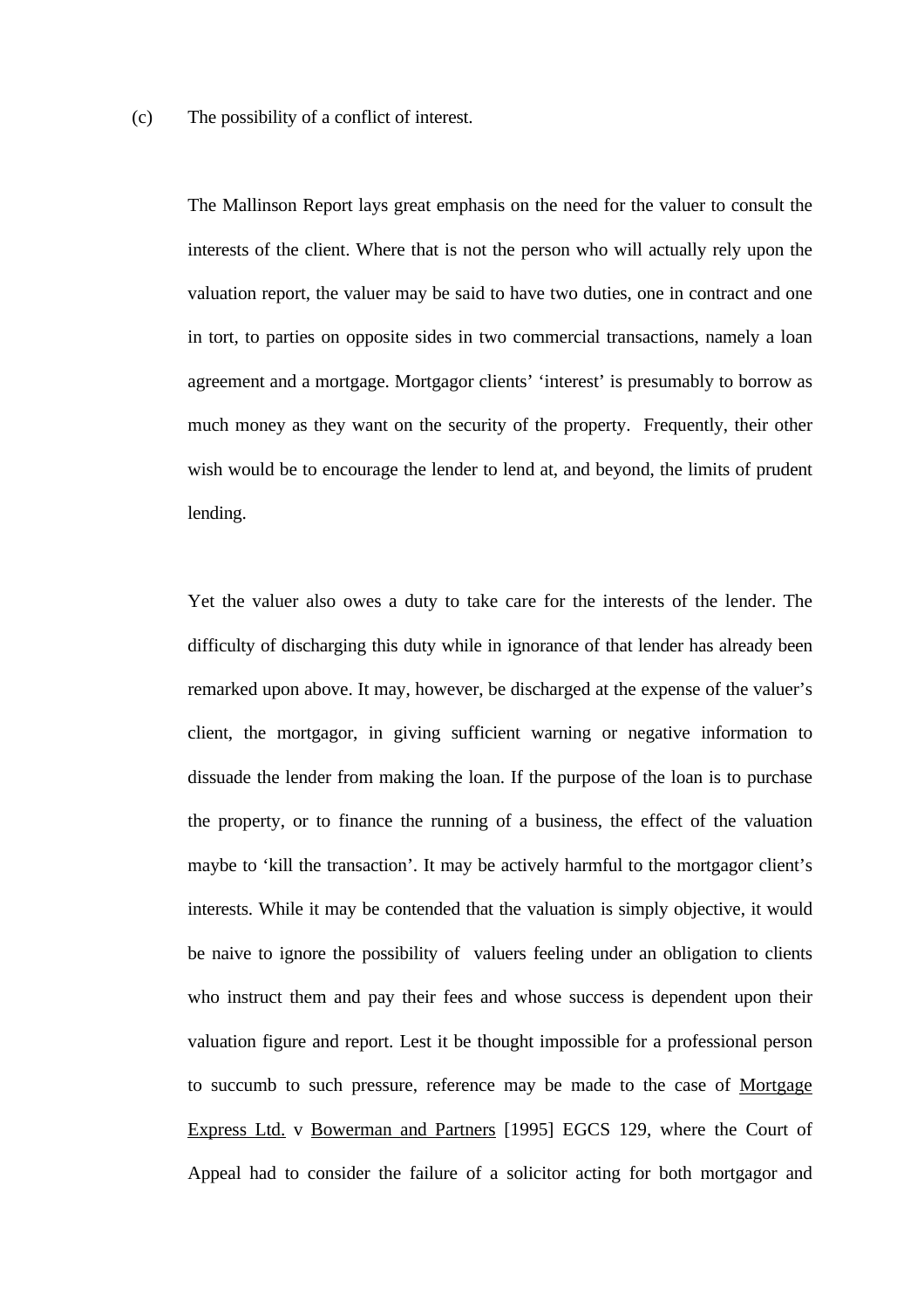mortgagee to protect the mortgagee's interests by reporting to them apparent doubts about the adequacy of the value of the security.

As modern reported cases continue to provide evidence that valuers accept instructions from borrowers and lenders act upon valuations which they have not commissioned (and reported cases constitute the 'tip of the iceberg'), the extent to which these practices actually exist is a legitimate area of further study.

### 2.3.2 The standard required of the commercial loan valuer

The way in which the courts determine whether the defendant's work meets the standard required by the law to avoid a finding of negligence is to hear expert evidence as to what the 'ordinary competent practitioner' would have done. However, it cannot be assumed that there is a single answer which all practitioners, or even all competence practitioners would give in every case. The general approach taken was set out by the court in the architect's case of Nye Saunders v Alan E Bristow [1987] 37 Build L.R. 93. Where there is a conflict of opinion as to whether the standard has been discharged, the courts will treat the matter "upon the basis of considering whether there was evidence that at the time a responsible body of architects would have taken the view that the way in which the subject of inquiry had carried out his duties was an appropriate way of carrying out the duty, and would not hold him guilty of negligence merely because there was a competent body of competent professional opinion which held that he was at fault".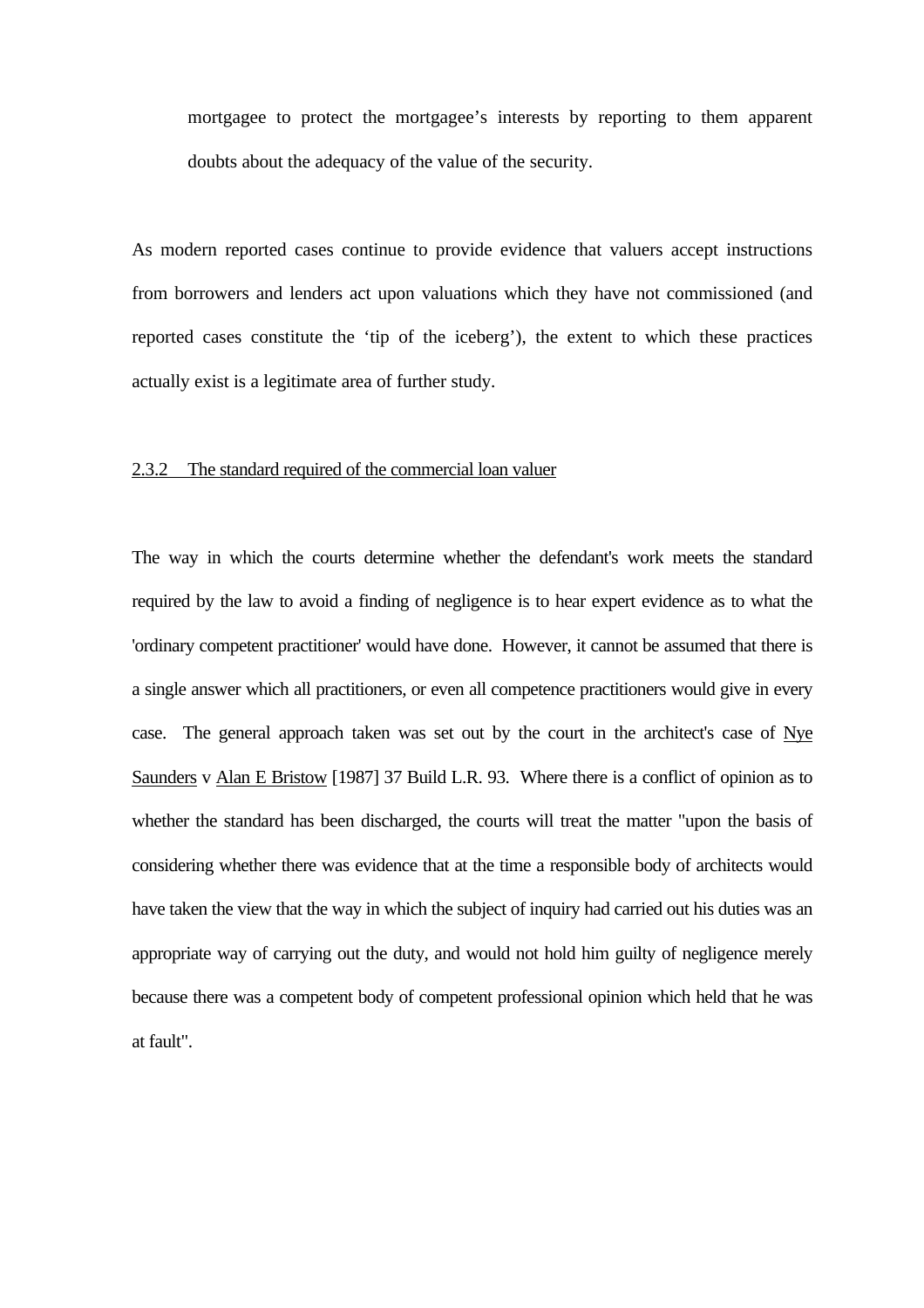This might be regarded as reassuring to practitioners, in that it seems to embody a degree of understanding on the part of the judiciary that there is some scope for legitimate disagreement as to the conduct of valuations.

This general reassurance should not be allowed to obscure a very specific difficulty which both courts and valuers have in making judgements as to the adequacy of a practitioner's work. This difficulty concerns the role of guidance notes. The leading text book in this area (Murdoch and Murrells, 1995), states correctly that "such documents are frequently relied on by the courts as evidence of the kind of procedure which, if not adopted, may justify a finding of negligence against a practitioner". The question remains, though, as to whether valuers in particular are therefore entitled to conclude that adherence to professional guidance will afford them protection and, conversely, whether departure from it will always be hazardous and inadvisable.

The authors regard this as one of the fundamental issues encountered in this research for two reasons. First, the courts seem to be showing greater interest in professional guidance than previously, with explicit reference to it in a number of cases. Second, the discussion regarding bases of valuation for loan purposes may reveal an interesting, but potentially very disturbing, disparity between institutional guidance and the attitude of valuers.

An awareness and appreciation of any guidance given by a professional body or institution must be relevant in the overall assessment of whether a defendants has acted competently. Ignorance of such guidance, or failure to have regard to it, would certainly not be regarded as consistent with the standard of the ordinary competent practitioner. This is not the same thing as a requirement on a practitioner of 'slavish adherence' to the guidance. The approach of the courts falls short of that proposition both in valuation cases and in those involving other professions. In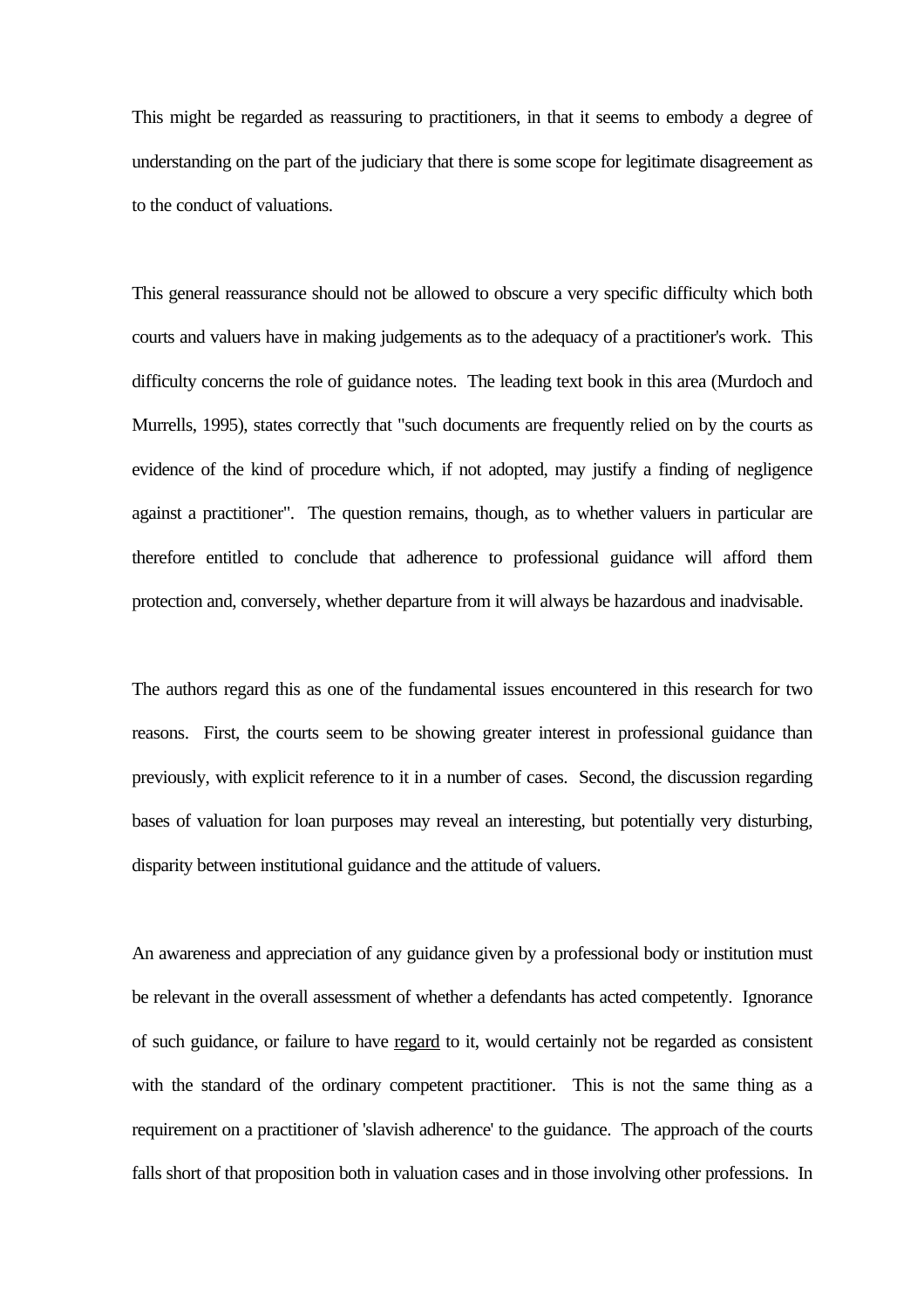the New Zealand case of Bevan Instruments Ltd v Blackhall and Struthers (No 2) [1973] 2 NZLR 45, the court had to consider the effect of an engineer's departure from a code of practice in design work. Beattie J began his judgment with the proposition that "Bearing in mind the function of codes, a design which departs substantially from them is prima facie a faulty design". This was then qualified with the words "unless it can be demonstrated that it conforms to accepted engineering practice by rational analysis". The judge concluded that he could "not go so far as to say however that the mere circumstance that a client is unaware that the designer is working outside a code can of itself categorise a designer's actions as negligent". This is consistent with the judgment of Sir Michael Ogden QC in the case of PK Finans International (UK) Ltd v Andrew Downs and Co. Ltd. [1992] 24 EG 138 that "mere failure to comply with these guidance notes does not necessarily constitute negligence. I am not prepared to find Mr Appleton guilty of negligence because of this omission....."

Sir Michael's clear statement was that "these guidance notes are not regarded as a statute". Given that it has been established that non-compliance with codes, guidance or other institutional procedures is not automatically to be regarded as negligence, the converse question remains as to whether a professional defendant who has followed that code or guidance is immune from a finding of negligence. There is superficial support for this argument in the judgment of Judge Clarke QC in Allied Trust Bank Ltd v Edward Symmons [1994] 22 EG 116.

The summary of the judgment in the head-note simply says that "a valuer who followed the RICS Statement of Asset Valuation Practice No 1 (July 1992) could not justifiably be criticised where he lacked specific instructions to the contrary". This certainly would connote a general invitation to a professional to follow RICS guidance in absolute security. The judge's actual words, however, are a good deal more restricted: "a valuer who, lacking specific instructions to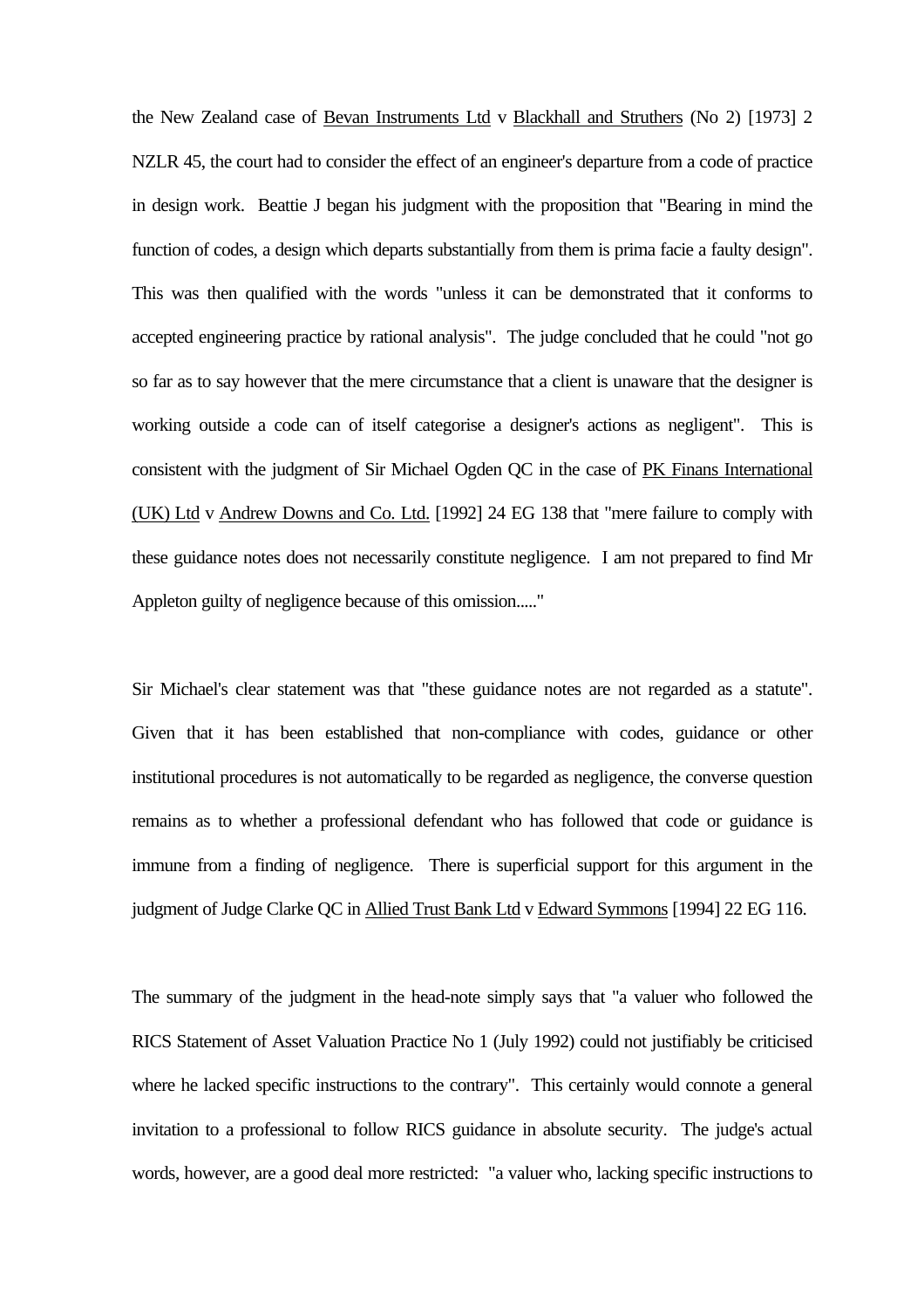the contrary, adopted in respect of a wholly private transaction a method of valuation prescribed for valuations which were to be made public could not justifiably be criticised for having acted in accordance with the guidance provided by the SAVP."

This much more specific statement, it is submitted, cannot be used as authority for a wide proposition that adherence to the RICS SAVP or any other guidance or code is beyond criticism. If it could, it would flatly contradict the position in the law generally regarding the obligations of a professional practitioner. The authors of the leading text-book on Professional Negligence (Jackson and Powell, 1992) state quite simply that "A professional is not .... entitled slavishly to follow the provisions of a code of practice". They quote two examples from construction and engineering practice which leave little room for doubt as to the general attitude of the courts. In IBA v EMI and BICC [1980] 14 Build L.R. 1 Lord Fraser said that he had "reached the firm conclusion that BICC failed in their duty of care when they applied the code of practice that had been found appropriate" (emphasis supplied). Even more significant is the case of Holland Hannen and Cubitts (Northern) Ltd. v Welsh Health Technical Services Organisation [1985] 35 Build L.R. 1, where Robert Goff LJ held that "In considering that question he cannot simply rely on the codes of practice. It is plain from the evidence that the code of practice is no more than a guide for use by professional men, who have to exercise their own expertise". Sir Michael Ogden's reservations about the status of the RICS guidance notes are made very apparent in the PK Finans case: "I suspect that they are as much for the protection of surveyors as anything else, in that they set out various recommendations which, if followed, it is hoped will protect the surveyor from the unpleasantness of being sued".

From the cases and other sources referred to, it may be concluded that a valuer will not automatically be regarded as negligent in departing from RICS guidance. It is equally clear that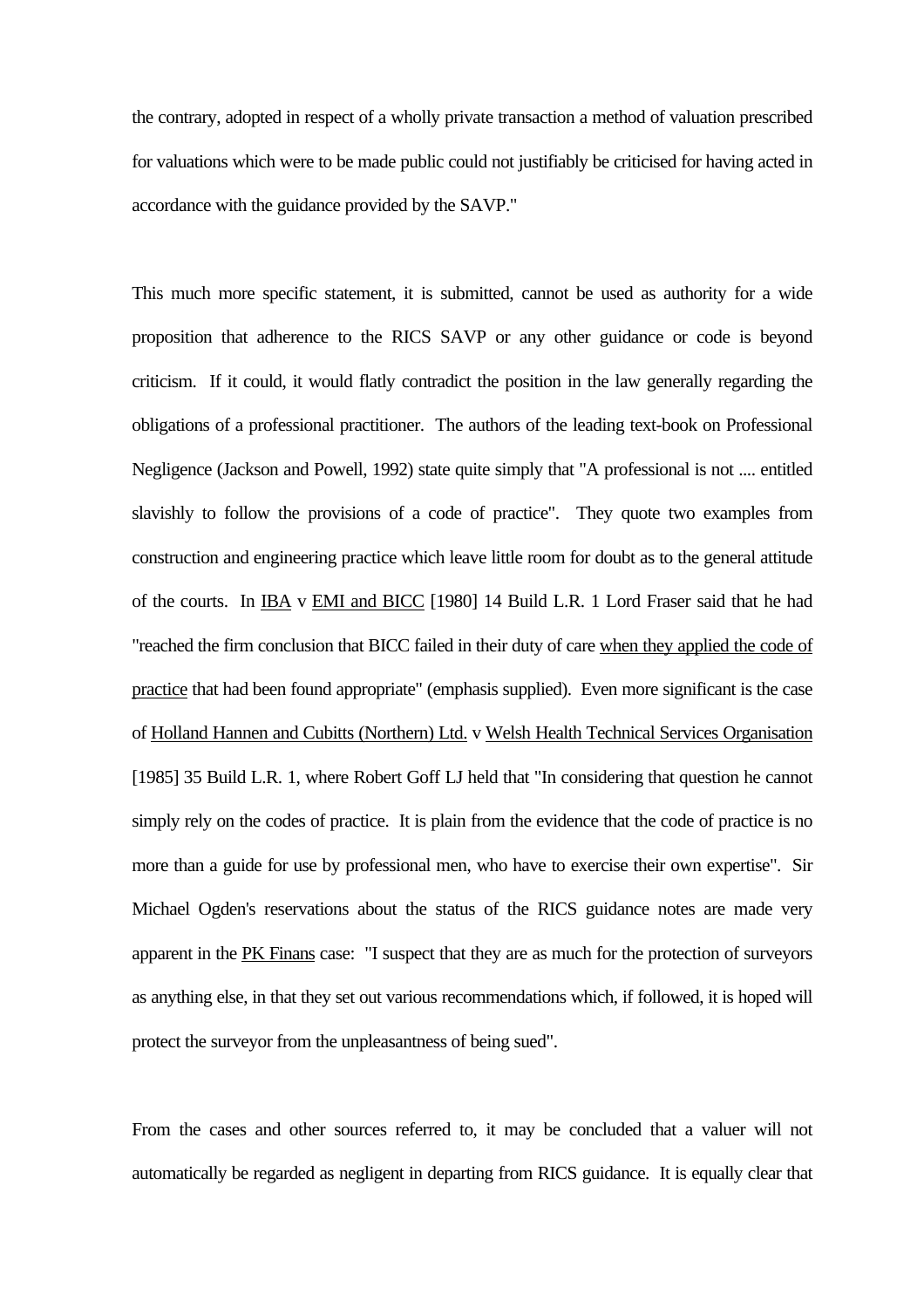following RICS guidance does not provide a magic protection against action by a client alleging negligence, although it may constitute evidence of competence. There are cases which suggest that professionals cannot escape from their responsibilities by 'going through the motions' or 'taking the line of least resistance'. For example, in CIL Securities Ltd v Briant Champion Long [1993] 42 EG 281, the defendant rent review surveyor was criticised by Judge John Mowbray for failing to offer advice on valuation methods to his client. In structural surveys, two cases (Lees v English and Partners [1977] 242 EG 293 and Eley v King and Chasemore [1989] 22 EG 109) indicate that the surveyor should do more than just state simple facts and is under a duty to interpret, draw conclusions and make recommendations. Architects are under a duty to clarify instructions with clients if they are unclear (Stormont Main Working Mens Club v J Roscoe Milne Partnership (1989) 13 Con LR 127) (Lavers, 1989). Perhaps the most similar profession in terms of the client/professional relationship is that of solicitors. In Mortgage Express Ltd v Bowerman and Partners [1995] EGCS 129, the solicitor was under a duty to inform clients of any doubts, in this case regarding the accuracy of the value of a property put up as security for a loan.

The unanimous message from all these cases is that professionals are under an obligation to act for the benefit of their clients and to query or seek clarification where instructions or expectations are unclear and where the clients interests are threatened thereby.

### **3. Conclusions and Areas for Further Study**

The commercial property market recession at the end of the 1980s has focused the minds of valuers and clients involved in loan valuations. This has led to a variety of changes in the process by which valuations are commissioned and undertaken and the amount of guidance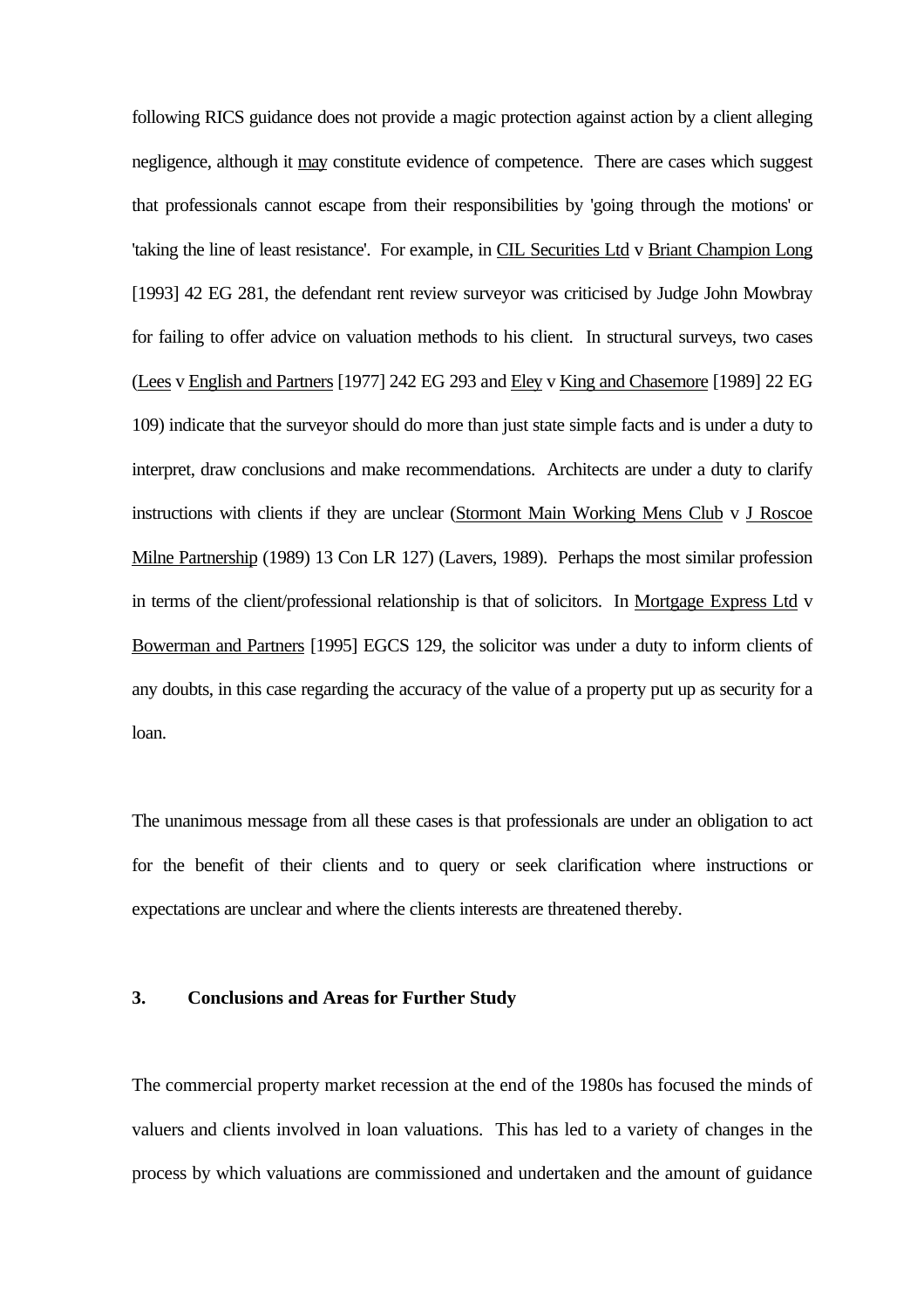available to all parties. This discussion of the background to the loan valuation process and the principles of legal liability raises a number of questions concerning the relationship between valuer and client. The two main legal issues discussed in this paper are:

(i) The potential conflict of interest caused by valuers accepting instructions from borrowers rather than lenders or the choice of valuers by lenders being influenced by the borrower.

This raises questions regarding the process by which valuers are identified, selected and instructed for the purpose of carrying out loan valuations. Evidence within reported cases, and the various institutional responses to the recession in property markets, indicates that a study of this part of the valuation process is required.

(ii) The valuer's duty of care and the standards required of the valuer in carrying out that duty.

The valuer has a duty of care to offer advice, interpret information, draw conclusions and make recommendations. In assessing this duty of care, the courts would have regard to institutional guidance notes. However, slavish adherence to guidance notes when the professional believes that they give inappropriate advice will not form a credible defence in a case of negligence.

This raises questions concerning aspects of the process which valuers may feel are innappropriately dealt with within guidance notes. Following the publication of a number of institutional guidance notes culminating in the new Red Book, a variety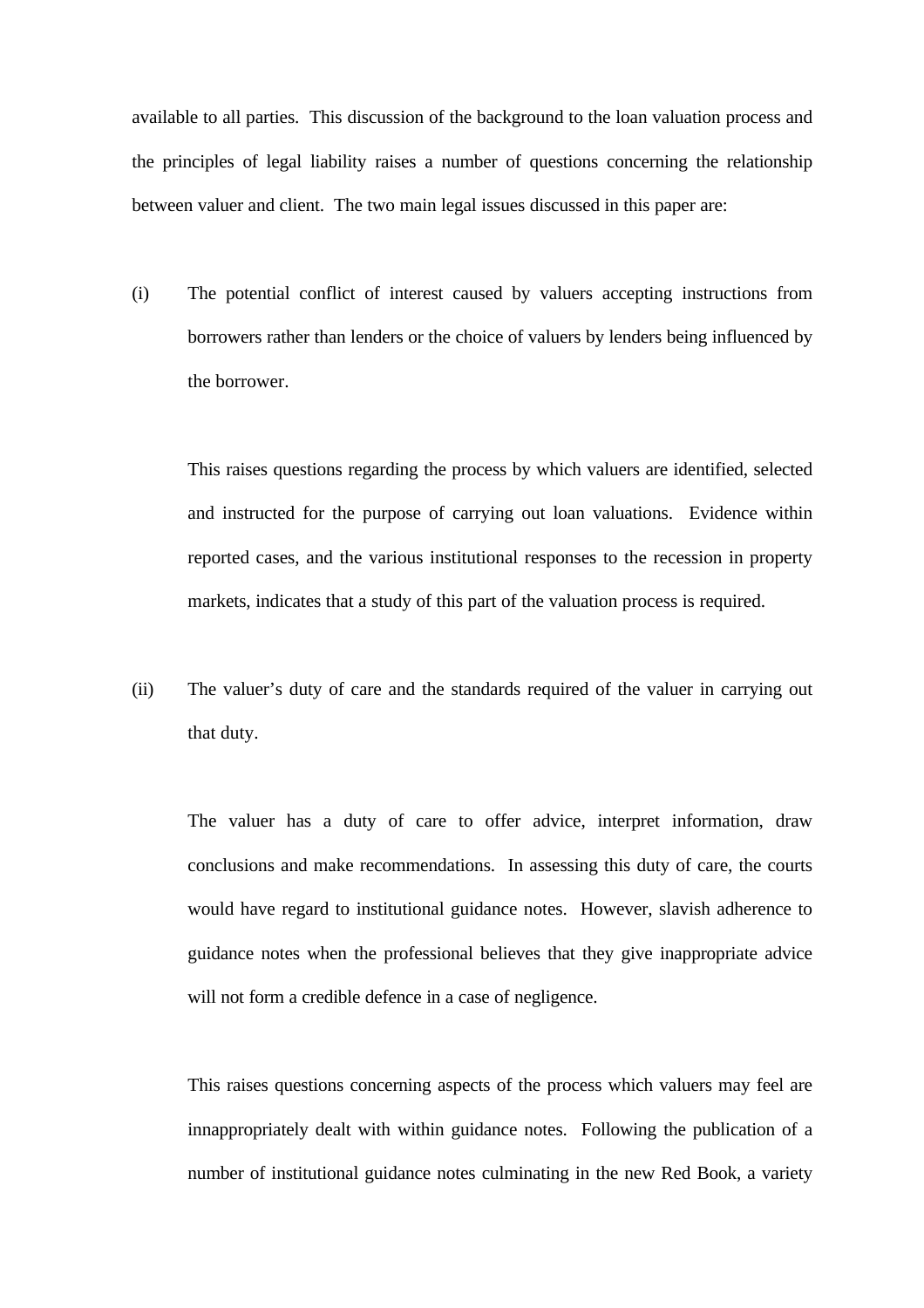of issues remain. The ones highlighted by this paper are the new basis of valuation of ERP supported within the Red Book and the information content of valuation reports.

In a second article, the authors report the findings of an interview survey of valuers and lenders in the UK, discuss the implications of the findings and draw conclusions regarding the legal liability issues in the loan valuation process.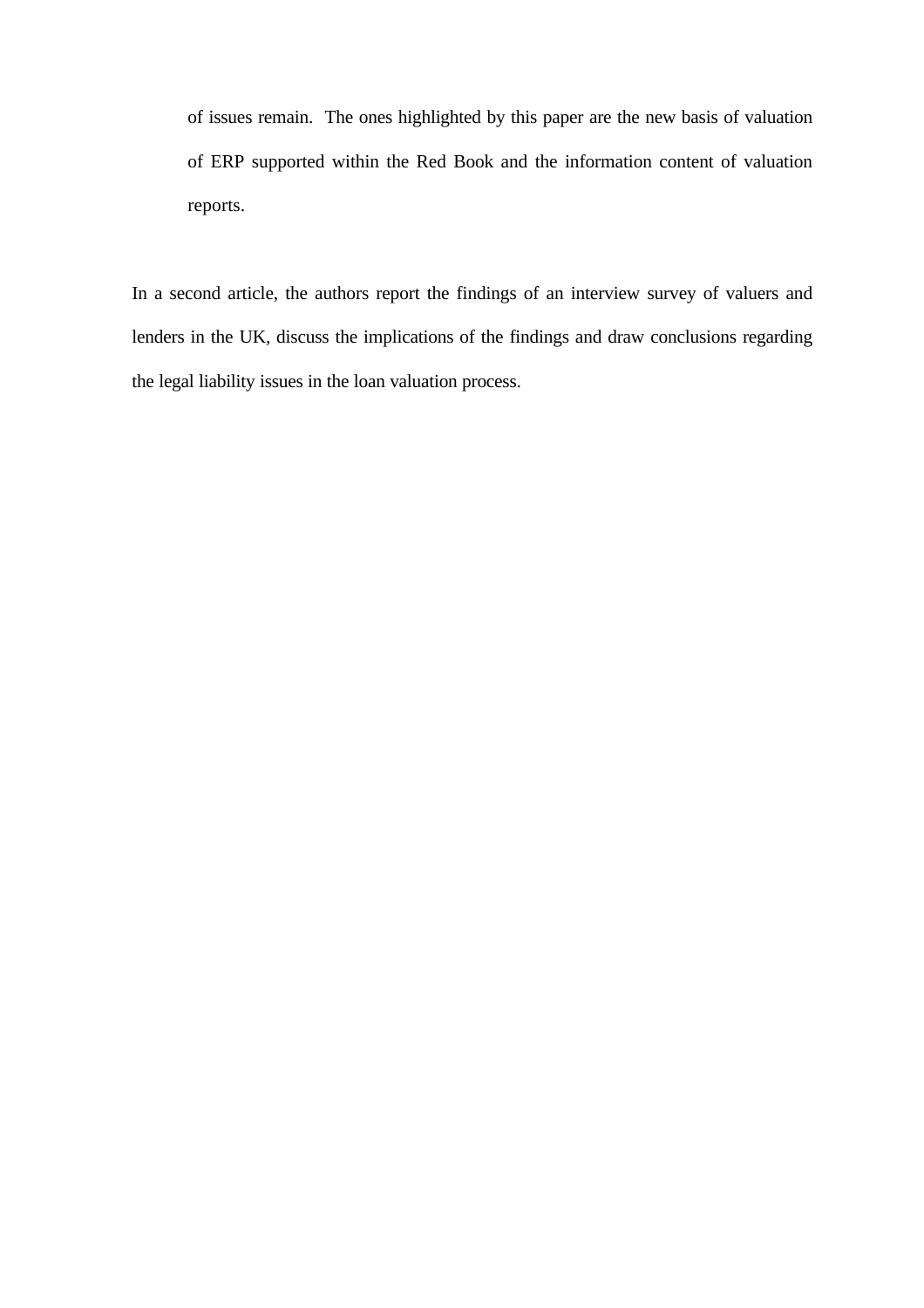## **References**

Crosby, N. and Murdoch, S. (1994). Capital Value Implications of Rent Free Periods. *Journal of Property Valuation and Investment,* 12.2:51-64.

Crosby, N. Newell, G. Matysiak, G. French, N. and Rodney, W. (1995). *The Quality of Property Investment Valuation Reports.* Paper at the RICS Cutting Edge Conference, Aberdeen, September. Extended version , Client Perception of Property Investment Valuation Reports in the UK. *Journal of Property Research*, Forthcoming.

Crosby, N. Lavers, A. Foster, H. and Williams, M. (1996a) *The role and responsibilities of the valuer and the valuation procedures adopted in the valuation of commercial property for loan purposes*. Seminar paper at the Joint International Conference on Commercial Real Estate Investment, Department of Land Economy, University of Cambridge, UK and Wharton Real Estate Center, University of Pennsylvania, USA. Cambridge, March.

Crosby, N. Lavers, A. Foster, H. and Williams, M. (1996b). *The role and responsibilities of the valuer and the valuation procedures adopted in the valuation of commercial property for loan purposes.* Paper to European Real Estate Society Conference, Belfast. June.

Crosby, N. Lavers, A. Foster, H. and Williams, M. (1996c). *Commercial Property Loan Valuations : Liability, Process and Change*. Paper to RICS Cutting Edge Conference, Bristol, September.

DTZ (1995). *Money into Property*. London. DTZ Debenham Thorpe.

Greenwell, W. and Co (1976). A Call for New Valuation Methods. *Estates Gazette*, Vol 238: 481-84.

Hillier Parker (1990). *ICHP Property Market Indicators*. London. Hillier Parker Research.

Hillier Parker (1993). *ICHP Property Market Indicators*. London. Hillier Parker Research.

IPD (1994). *IPD Annual Review*. London. Investment Property Databank.

Investment Property Forum (1993*). Department of Environment Consultation Paper on Commercial Property Leases - A Response by the Investment Property Forum*. London. Investment Property Forum.

Key, T., Zarkesh, F., MacGregor, B. and Nanthakumaran, N. (1994*). Understanding the Property Cycle - Economic Cycles and Property Cycles*. London. Royal Institution of Chartered Surveyors.

JLW (1996). *Property Index*. London. Jones Lang Wootton.

Lavers, A. (1988). *Trends in Professional Negligence in the Property-Related Professions*. Discussion Paper No 21, Dept of Land Economy, University of Cambridge.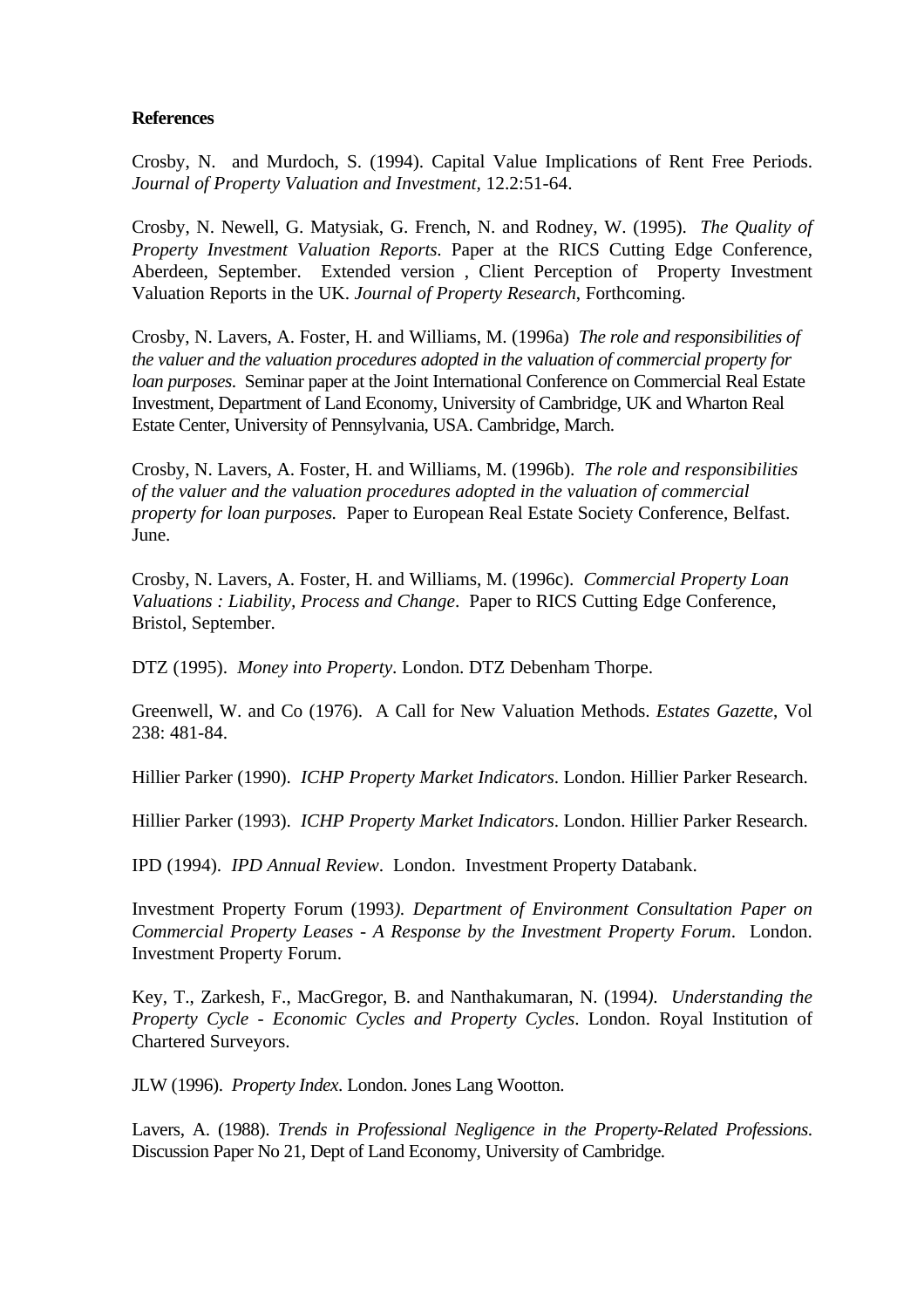Lavers, A. (1994). *Legal liability exposure for negligent valuations in volatile market conditions: an area of concern for real estate education*. Proceedings of the 4th Australasian Real Estate Educator's Conference, Vol 1: 253-261, University of Auckland, N.Z. January.

Lavers, A. and McFarquar, A. (1988). Judicial Attitudes to professional liability for property investment advice. *Journal of Valuation*, 8:53.

Law, D. and Gershinson, J. (1995). Whatever happened to ERP. *Estates Gazette,* 9537:164-5

Mallinson, M. (1994). *Commercial Property Valuations*. London. Royal Institution of Chartered Surveyors.

Murdoch (1989). Mortgage Valuations. *Estates Gazette*, Vol 8918: 20-22,63.

Murdoch, J. and Murrells, P. (1995). *Law of Surveys and Valuations*. London. Estates Gazette.

Jackson, J. and Powell, J. (1992). *Professional Negligence (3e).* London. Sweet and Maxwell.

RICS (1976). *Statements of Asset Valuation Practice and Guidance Notes (Red Book).* London. Royal Institution of Chartered Surveyors.

RICS (1980). *Statements of Asset Valuation Practice and Guidance Notes (Red Book)(2e).* London. Royal Institution of Chartered Surveyors.

RICS (1986). *Statements of Asset Valuation Practice and Guidance Notes (Red Book)(3e).* London. Royal Institution of Chartered Surveyors.

RICS. (1992). *Manual of Valuation Guidance Notes (White Book).* London. Royal Institution of Chartered Surveyors.

RICS (1995). *RICS Appraisal and Valuation Manual (Red Book).* London. Royal Institution of Chartered Surveyors.

RICS/BBA (1996). *Lending on Business Property and Development Land : the Appraisal and Valuation Service.* London. Royal Institution of Chartered Surveyors/British Bankers Association.

Trott, A. (1980). *Property Valuation Methods : Interim Report*. London. Polytechnic of the South Bank/Royal Institution of Chartered Surveyors.

Trott, A. (ed) (1986). *Property Valuation Methods : Final Report*. London. Polytechnic of the South Bank/Royal Institution of Chartered Surveyors. **Table of Cases**

Allied Trust Bank Ltd v Edward Symmons and Partners [1994] 22 EG 116

Bevan Instruments Ltd v Blackhall and Struthers (No 2) [1973] 2 NZLR 45